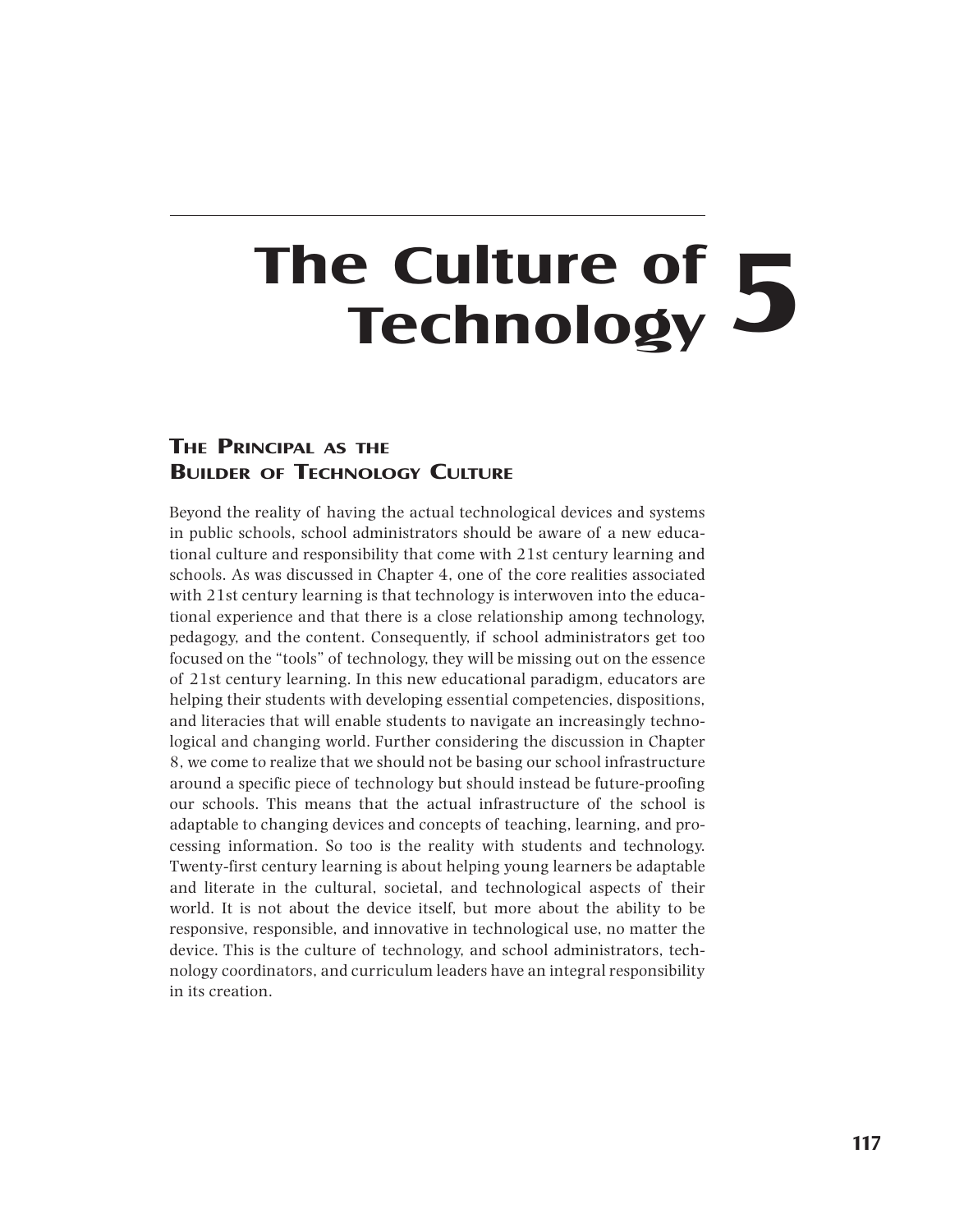The reality for schools that are integrating technology into school practices and educational activities is that the process is going to impact administrators, teachers, students, and families in both positive and negative ways. There is going to be excitement over the educational opportunities and the potential for real learning change. There is also going to be frustration over just how to incorporate technology into daily learning and how technology is actually going to be used in the classroom. It is one thing to have the vision for one-to-one learning, and it is another thing to plan it and do it. Educators need to embrace the opportunities and try to be creative in working through the frustrations because the educational reality is that 21st century learning is really not a choice. It is educational reform that needs to happen. Take a moment to reflect on Figure 5.1 from "The Digital Learning Imperative: How Technology and Teaching Meet Today's Education Challenges."

As a society, we cannot continue to lose this many students and have this many students ill-prepared for the needs of a 21st century economy. At the same time, students, as well as teachers, are genuinely excited about the learning opportunities that digital learning can bring. Research conducted by iTEC (Oldfield, 2012) found that there was a significant cultural and pedagogic change happening in the more than 1,200 classrooms surveyed across Europe. In the study, 85% of teachers reported that they felt confident in their digital technology skills. With this confidence, there was a solid connection established to the amount of time that technology was used in the classroom with 44% of the teachers reporting digital technology being used in 41% to 100% of their lessons. In addition, 56% of the teachers reported an increase in technology usage from their previous year of teaching. Of this increase in technology usage, teachers reported computer projection; digital resources such as e-books, databases; digital media tools such as video cameras, YouTube, Flickr; and text communication such as e-mail as their most used technologies. Of the most used technologies, 30.5% of teachers reported that computer projection technologies were very useful in aiding learning. Interactive whiteboards were rated second at 16.6%. Within this study, some 280,000 students were also surveyed about their ideas on technology in the classroom. The following list represents how students want to see technology in the classroom:

- 1. Schools provide students with netbooks.
- 2. Teachers focus on developing 21st century skills such as collaborative and social skills.
- 3. Schools provide students with digital exercise books and digital paper.
- 4. There is an increased focus on new media literacies.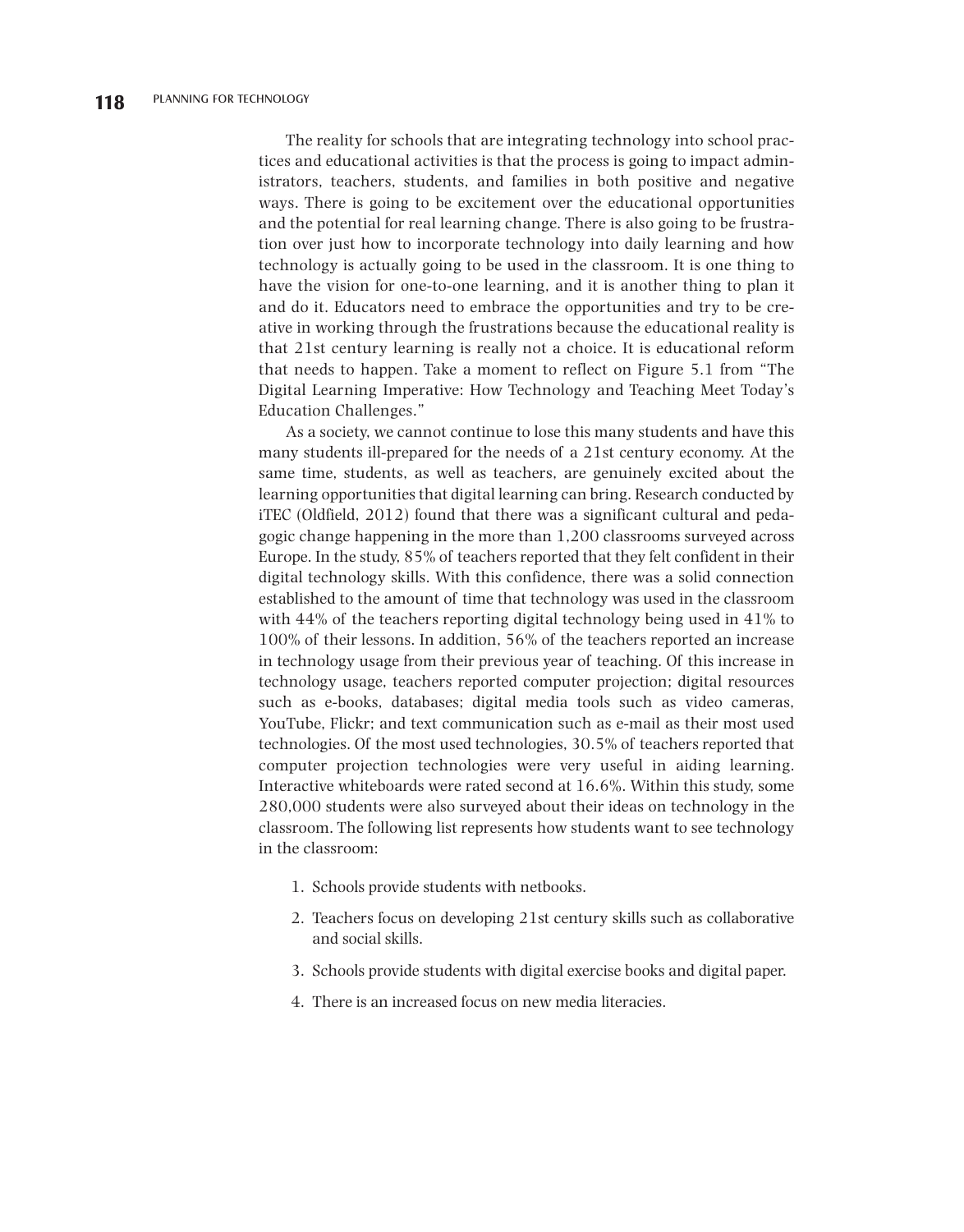

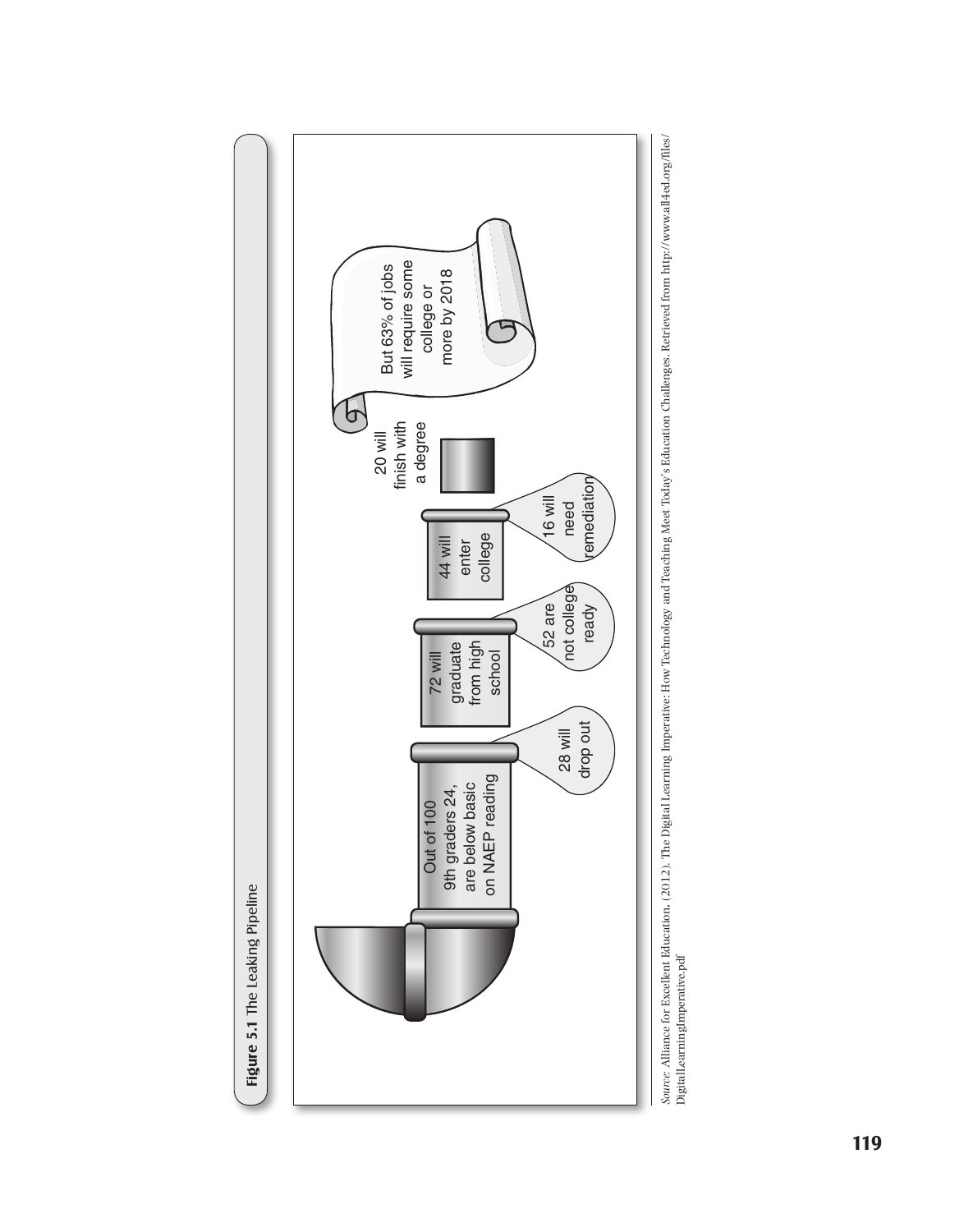- 5. Schools increasingly teach specialist skills for specific jobs.
- 6. Schools provide unlimited access to the Internet when using a computer on school premises.
- 7. Pedagogies based on game design principles and play are increasingly seen as a tool for enjoying teaching and learning.
- 8. Learners work on projects, doing authentic tasks, and using technology creatively to tackle real challenges; this includes discovery-based learning.
- 9. Teachers use whole bodies of connected evidence from a variety of media to assess students.
- 10. Computers don't just present information but begin to understand its meaning. Intelligent systems learn what students are interested in and help them get what they want.

Notice in this list that it is not necessarily about the technology, but more about how they see the culture of learning in the classroom differently. Table 5.1 from the iTEC study portrays a real cultural shift in how the educational process is conceptualized when we bring technology, content, and pedagogy together.

|  |  | Table 5.1 Taxonomy of Technology |
|--|--|----------------------------------|
|--|--|----------------------------------|

| <b>Taxonomy</b>                                     | Category                                                       | <b>Top Results</b>                                                                                                                                           |
|-----------------------------------------------------|----------------------------------------------------------------|--------------------------------------------------------------------------------------------------------------------------------------------------------------|
| Activities and<br><b>interactions</b><br>(including | Curriculum and<br>Assessment<br>Knowledge and<br><b>Skills</b> | 1. Teachers focus on developing 21st century skills such as<br>collaborative and social skills.<br>2. There is an increased focus on new media literacies.   |
| pedagogy)                                           |                                                                | 3. Schools increasingly teach specialist skills for specific<br>jobs.                                                                                        |
|                                                     |                                                                | 4. Pedagogies based on game design principles and play<br>are increasingly seen as a tool for enjoying teaching and<br>learning.                             |
|                                                     |                                                                | 5. Learners work on projects, doing authentic tasks and<br>using technology creatively to tackle real challenges; this<br>includes discovery-based learning. |
|                                                     |                                                                | 6. Teachers use whole bodies of connected evidence from<br>a variety of media to assess students.                                                            |
| Environment                                         | Learning Spaces                                                | 1. Learning spaces are designed to accommodate different<br>learning activities.                                                                             |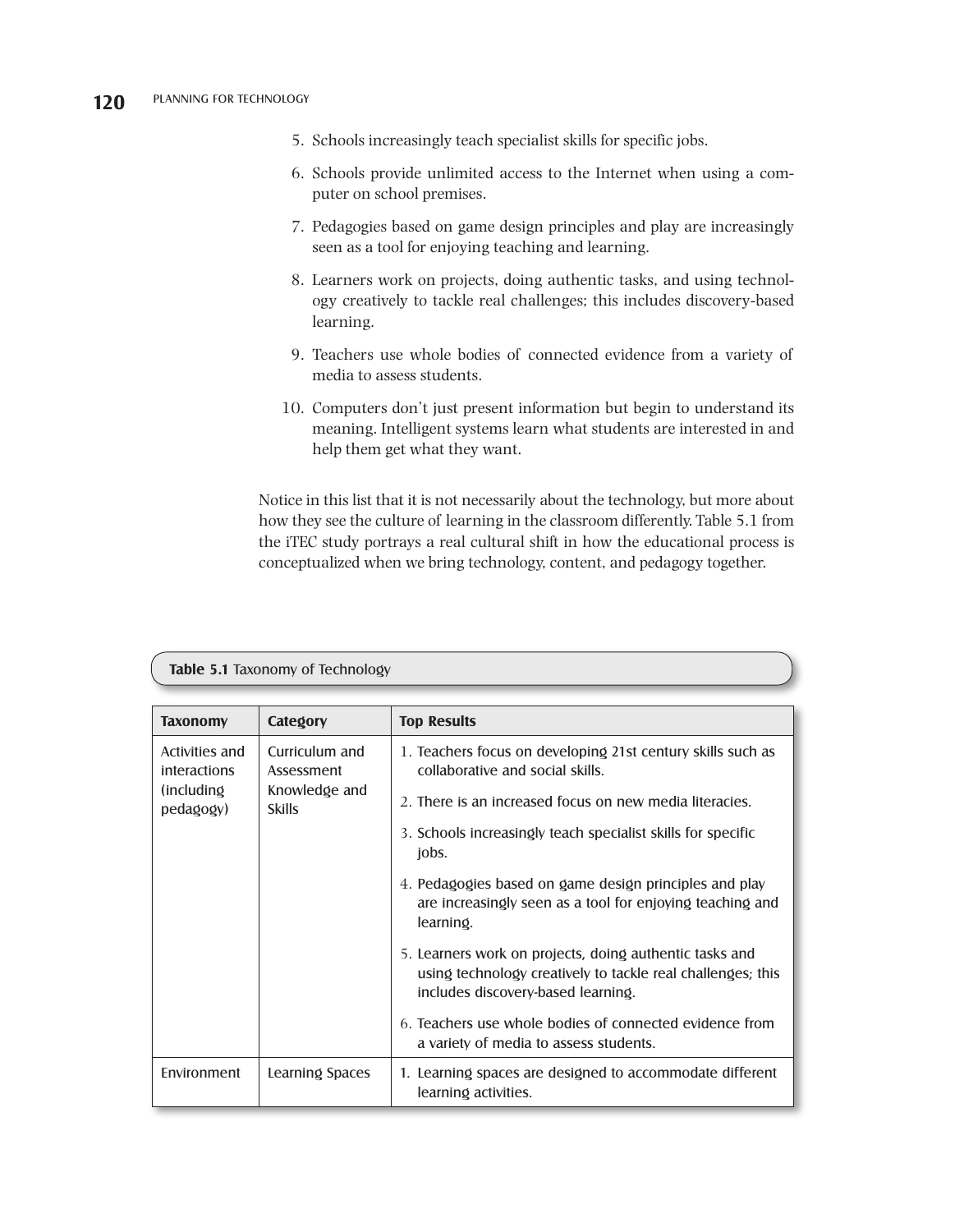| <b>Taxonomy</b>            | Category       | <b>Top Results</b>                                                                                                                                                           |  |
|----------------------------|----------------|------------------------------------------------------------------------------------------------------------------------------------------------------------------------------|--|
|                            |                | 2. Areas are set-up so that students can work as a team.<br>The seating and table arrangement can be reconfigured<br>to allow everyone to see and talk to each other.        |  |
|                            |                | 3. Schools have a variety of areas that can be used for les-<br>sons or study, including small spaces for individual work,<br>small group working, and whole class teaching. |  |
| People and<br>roles        | Changing Roles | 1. All learners have opportunities to work with other<br>learners and to collaborate locally, nationally, and<br>internationally.                                            |  |
|                            |                | 2. Learners are able to access formal education at any time<br>of the day (people, resources, courses).                                                                      |  |
|                            |                | 3. There is an increase in child-centered learning with the<br>teacher building links between children's interests and<br>curricula.                                         |  |
| <b>Resources</b>           | Technology     | 1. Schools provide students with netbooks.                                                                                                                                   |  |
| (including)<br>technology) |                | 2. Schools provide students with digital exercise books and<br>digital paper.                                                                                                |  |
|                            |                | 3. Schools provide unlimited access to the Internet when<br>using a computer on school premises.                                                                             |  |

When it comes to technology and learning, the researchers determined that students prefer more learner-centered and collaborative opportunities. Flexibility is also central in this learning cultural shift where students want flexibility in their learning spaces and also in terms of the how, when, and with whom learning can happen.

Drawing on this changing reality that both teachers and students are wanting and experiencing, principals will be integral in setting the direction for this technological cultural shift happening in schools around the world. The following material from *Leadership and Effectively Integrating Educational Technology* by Chris Toy (2008) describes 10 ways that principals can be instrumental in creating a 21st century culture of technology in their schools.

1. *Principals must effectively and consistently model the use of the same technology tools they expect teachers to use in their classrooms with students.* A powerful way for a principal to model the use of technology is to integrate it into staff meetings in the same way that teachers might in their classrooms.

2. *Principals must be consistent in their decisions and expectations about integrating learning technology in the school.* If a school faculty and administration agree to 21st century learning frameworks, there can be few exceptions to this integration. People will always be able to come up with excuses or rationalizations as to why they can't do it or need more time. Don't waiver in the vision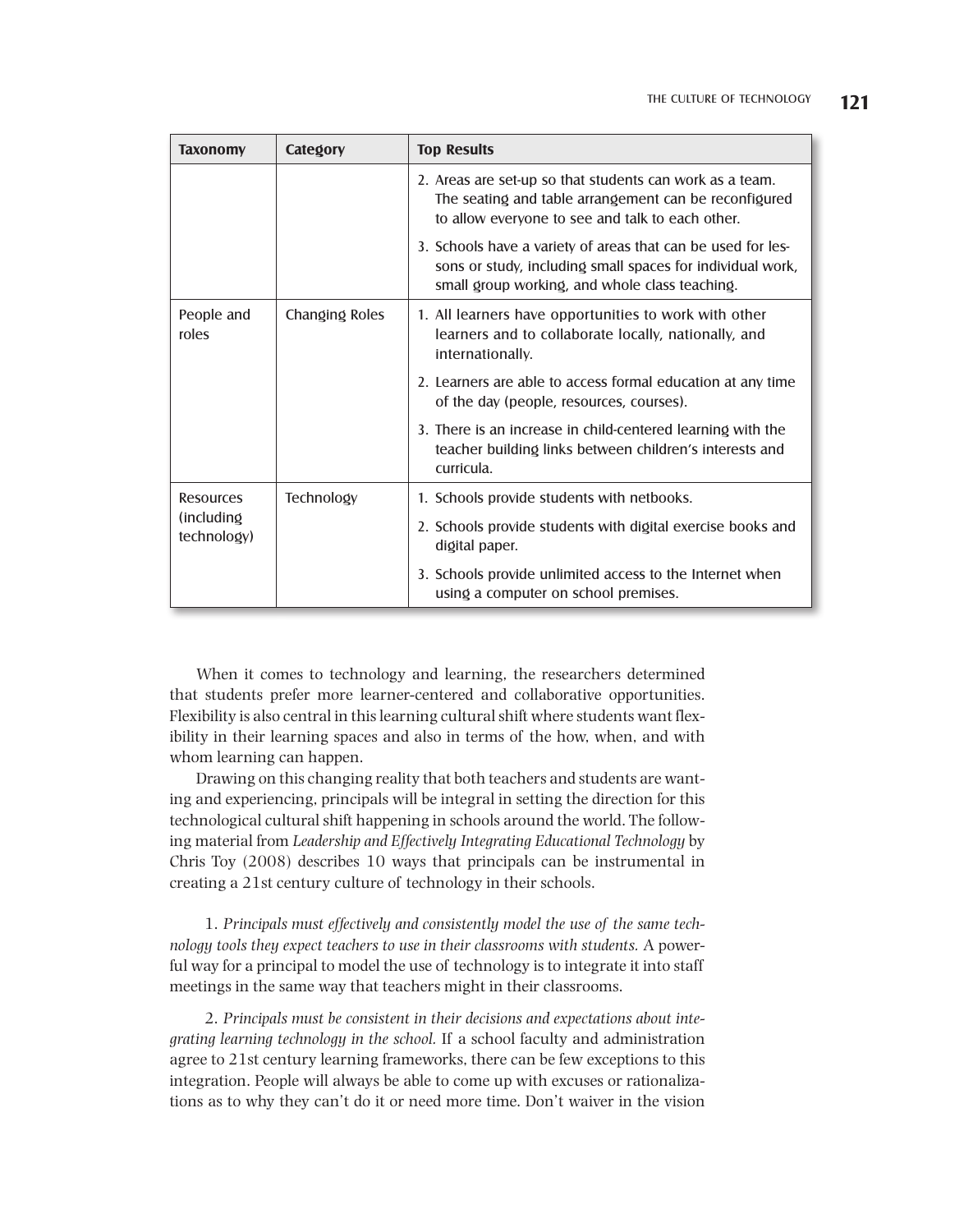and the timeline. Granting exceptions just give justification that the previous way of doing things is still acceptable.

3. *The principal's communication about the pace and process of integrating learning technology needs to be clear and reasonable.* In your technology plan, make sure you are clear with your staff about just what you mean by "integrating technology" or by "digital learning." Clarity makes it much easier to set measurable and achievable goals for technology. This clarity also makes it easier for teachers to meet the technological targets you set.

4. *The principal must provide appropriate professional development time and resources to support effective classroom implementation technology.* Appropriate professional development sends a message to faculty that technology and 21st century learning are essential to the school reform process.

5. *The principal must support early adopters and risk takers.* You should be showing enthusiasm toward teachers who are genuinely interested in digital learning or one-to-one learning. This is the type of culture you want to encourage and support in your school. Get these teachers to share their efforts in staff meetings, or provide them with opportunities to attend technology workshops together.

6. *The principal must do whatever it takes to ensure that all staff has early access to the very same digital tools that students will be using in their classrooms.* The general guideline here is that teachers should have opportunities to use the new technology about 1 year to 6 months prior to integrating it into the classroom.

7. *As the educational leader, the principal must make it crystal clear to the technology coordinator that all decisions relating to learning technology will be made by the educational leaders with input from the technology leaders. Not the other way around. In the balance between control of the technology and access for learning, the more important consideration must be access for learning.* If, in the interest of safety and control, students are blocked from the technology and Internet access they need to truly change their learning, students and teachers will see little value in bringing technology into the classroom. In this sense, acceptable use policies are more important than extensive blocks and controls. The principal should establish a culture where staff and students know how to use technology responsibly.

8. *The principal must set and support the expectation that student work will be done and stored using technology.* Technology must be seen within the school as an integral component of how the work of education gets done. Principals must bring technology into the school culture in a way that makes education easier, more effective, or more engaging. If technology doesn't serve this role, then it will just be another burden placed on the shoulders of students and teachers.

9. *Principals must ensure that families and the public are kept informed about the school's goals and progress relating to its use of technology.* The promotional role of principals is essential in creating and establishing 21st century learning culture.

10. *The principal must be an active and public champion for all students, staff members, and the school in moving the vision of fully integrating learning technology*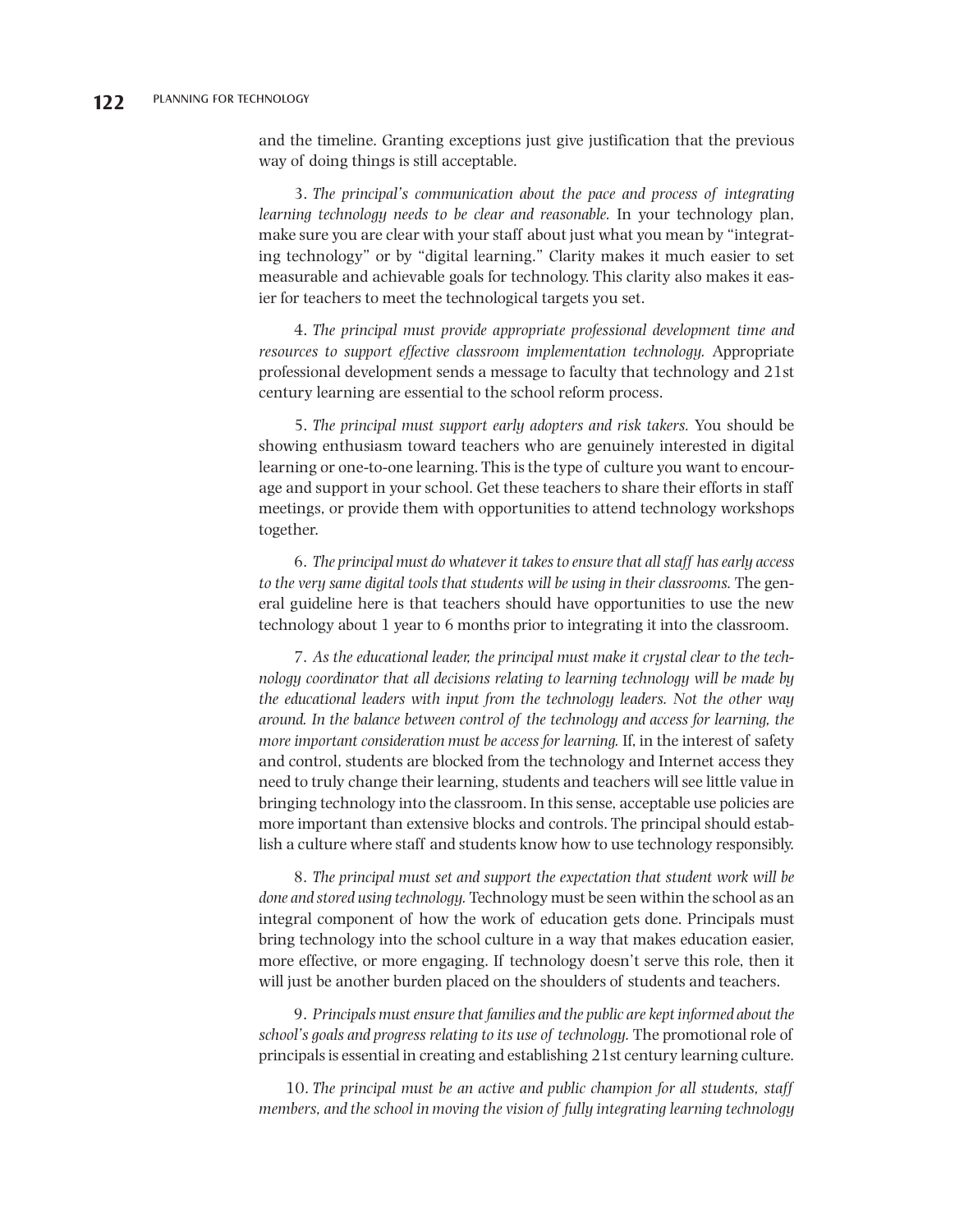*for 21st century schools.* Principals must continually articulate how technology integration and digital learning will benefit students and the learning process. Spotlight teachers who are exemplifying best practices and students who have used technology in meaningful and creative ways to improve their learning and achievement.

#### **Rethinking the Concept of Technology Control**

As technology becomes integrated into the 21st century learning experience, educational leaders are beginning to realize that we can no longer exist within a culture of technology control. The scope and variety of ways that technology is entering the learning process is just making this reality of technology control incredibly complex to manage and limits schools from reaching the full potential that new and innovative technologies can have on student achievement. The traditional approach for technology in schools was based on the paradigm of controlling where, when, and how students had access to technology. The computer lab is a prime example of this. On the other end of the spectrum, consider a program of Bring Your Own Device (BYOD) where students can use their own mobile devices to access the Internet through wireless systems in each classroom. In this educational paradigm, there is limited control, and students have anytime-anywhere access to technology and their learning.

The reason that control with technology exists in schools is because there is both a legal and philosophical responsibility to make sure our students are safe. Heavy protection features existed on computers to make sure that students did not use technology in inappropriate and possibly malicious ways. Teachers and administrators wanted to make sure that students stayed on task and focused on only using technology for purely academic purposes. This is called protection, or safety, and will be discussed in the section on culture of responsible use later in this chapter.

Reflecting back on many of the discussions in this book about technology, it is near to impossible to have the same culture of technology control. Twenty-first century learning requires a dramatic shift in how we conceptualize technology culture and how schools should be controlling it. Think closely as to why so many district and local school leaders are hesitant of bringing wireless technology into their schools and then allowing students to access the Internet in their classes through their own mobile devices? Why does this fear exist? Most readers would get the sense that educators are giving up a control feature that was inextricably linked to the culture of technology in schools. The culture was that we couldn't trust students to be responsible in how they used technology, what they were accessing on the mobile devices, and how they would be using these wireless devices in the classroom. Since educators couldn't trust students on the vast and expansive World Wide Web with all its dangers, we had to control students in how they used and accessed technology. This culture of technology presents itself in policies that prohibit broad categories of behavior and access: banning cell phones, blocking social networking sites, filtering certain topics or words. Taken to an extreme, these polices can lead to results ranging from humorous (one student was unable to do a report on his Congressman, Dick Armey, due to a keyword filter) to truly restrictive (where in some districts, teachers and students can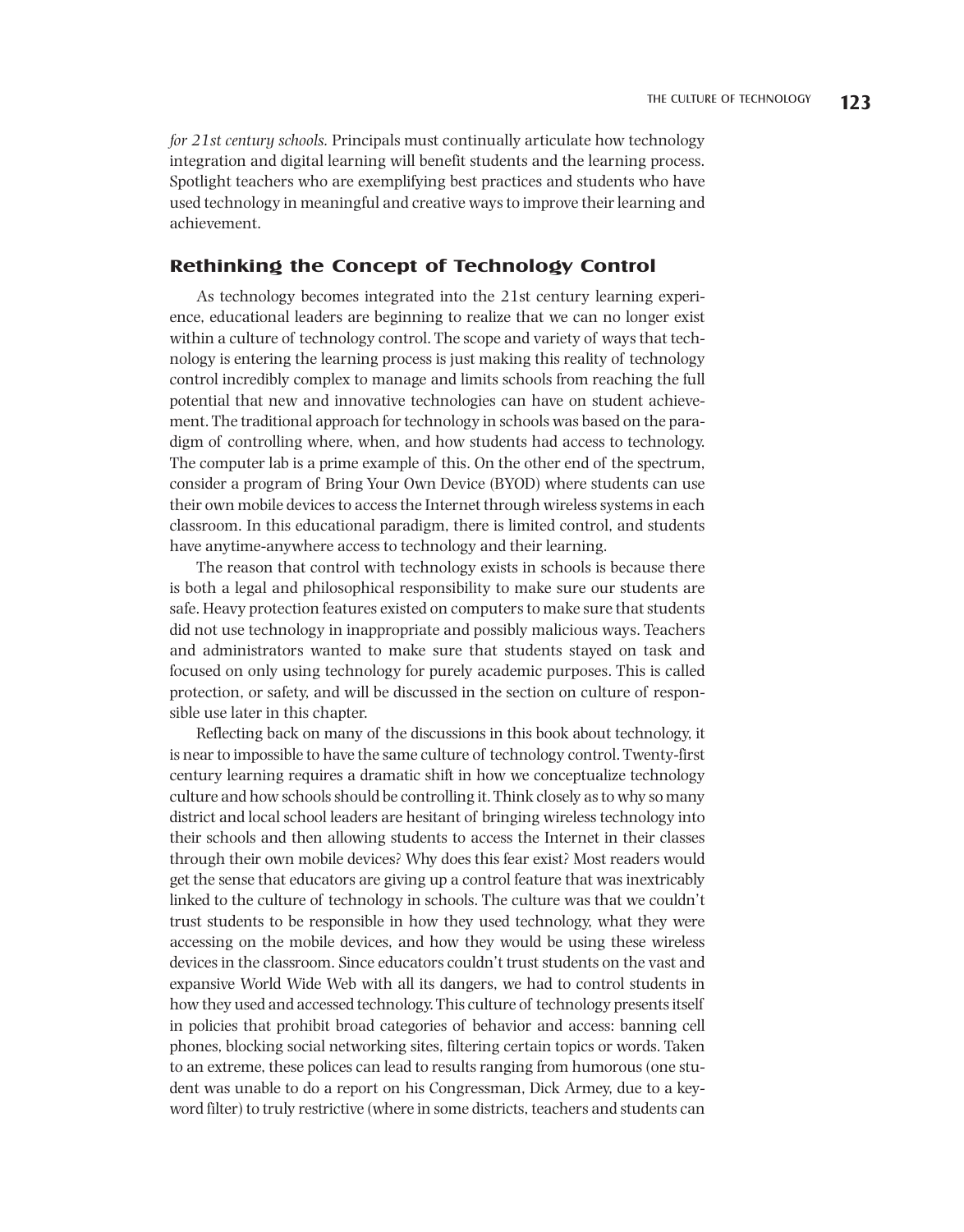only use online services that have been approved with the district) (Massachusetts Educational Technology Advisory Council, 2010, p. 2).

Now this is not necessarily a bad thing because the intent behind this technology control has noble purposes. The issue at hand is that technological advances and the changing culture inherent in 21st century learning are demanding a shift in how educators conceptualize control and what it should look like.

In order to develop young learners who are inventive, inspired, and independent, educators need to create a culture of technology that gives them the freedom and respect to use technology and develop a digital literacy that is meaningful to them—not a culture that is derived from a limited technology perspective grounded in fear and control. So what would this 21st century concept of technology control look like?

- We can and should allow students to manage their own devices. Help them learn the relevant technical and organizational skills, especially as this has become a vital part of life outside school.
- Loosen the Parental Controls. Allow them the freedom and responsibility to manage their school apps, set up their school e-mail, and more. Have someone instruct them on best practices.
- Allow them the freedom to find and use other apps as appropriate to their activities in class.
- You can purchase some apps centrally but otherwise ask parents to purchase the apps. There is an abundance of inexpensive choices.
- A Responsible Use policy should clearly state what is allowed and disallowed. Child and parent alike should sign the policy.
- Freedom and responsibility come with consequence. Define a clear outcome for inappropriate use and act upon it as required.
- Use a Web filter but set restrictions loosely and only block categories of sites that are potentially harmful. Ensure you have monitoring in place so you can track Web usage if needed. Rather than acting as Big Brother, set an expectation of personal responsibility and take action when the standards are not met.
- Allow students the latitude to express their knowledge in different ways and with different tools wherever possible and subject to your prior approval. The process of learning should be more personally meaningful and motivational.
- Let them find and bring tools that they are most comfortable using.
- Give them the latitude to be teachers as well as learners: when they invent, discover, or master something new, have them teach others and create tutorials that you post online. (Gliksman, 2012)

Regardless of the varying level of controls that schools are setting regarding technology use, students are using technology extensively in both their educational and personal lives. We have moved out of the era where, for most students, the only access they had to technology was in the school. Take a look at Graphs 5.1 and 5.2 and the revealing data ( $n = 330,117$  K–12 students) regarding student access to technology in our current context.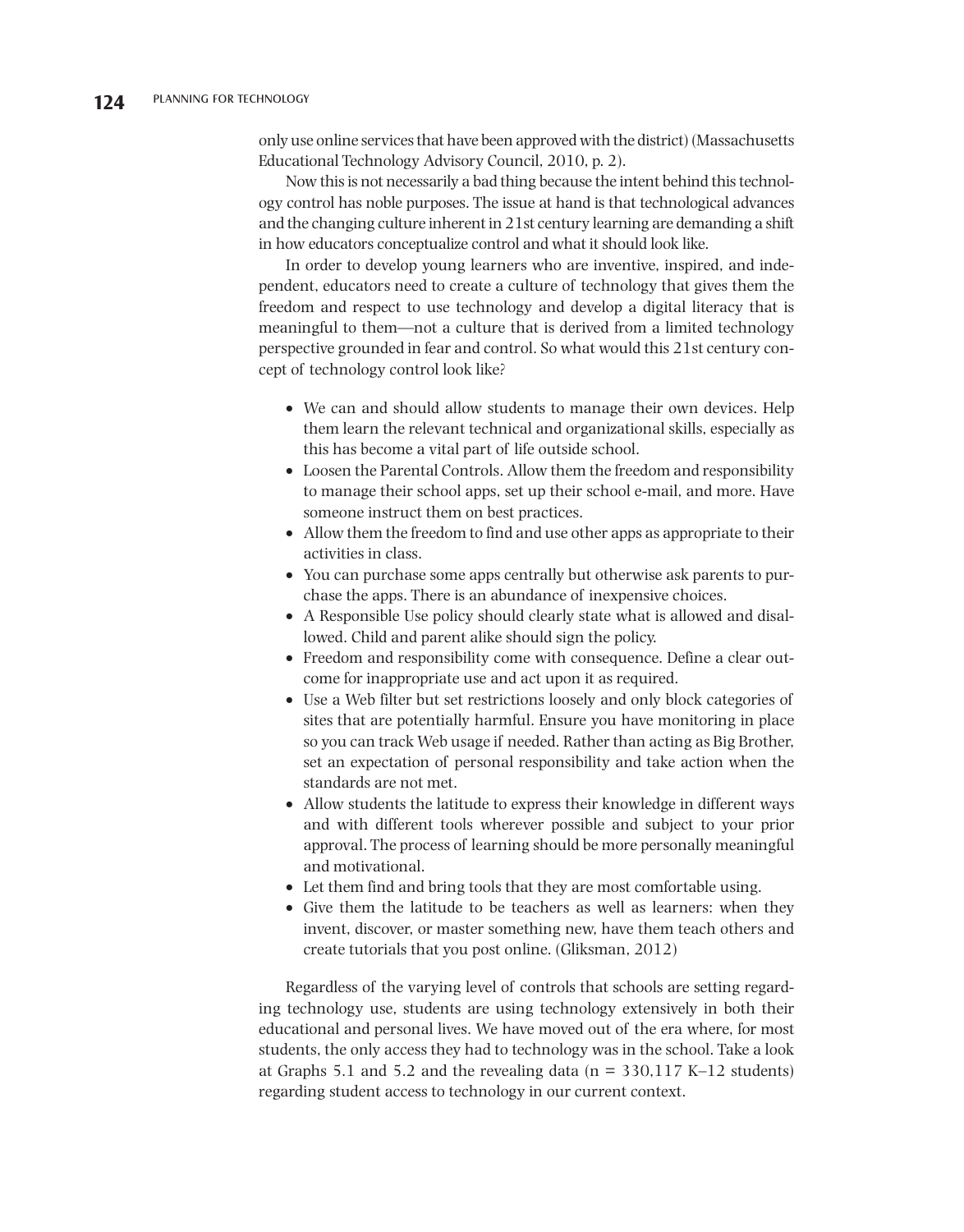

*Source:* Speak Up 2012. (2012). Mapping a personalized Learning Journey: K–12 students and parents connect the dots with digital learning. Retrieved from http://www.tomorrow.org/speakup/pdfs/SU11\_ PersonalizedLearning\_Students.pdf



*Source:* Speak Up 2012. (2012). Mapping a personalized Learning Journey: K–12 students and parents connect the dots with digital learning. Retrieved from http://www.tomorrow.org/speakup/pdfs/SU11\_ PersonalizedLearning\_Students.pdf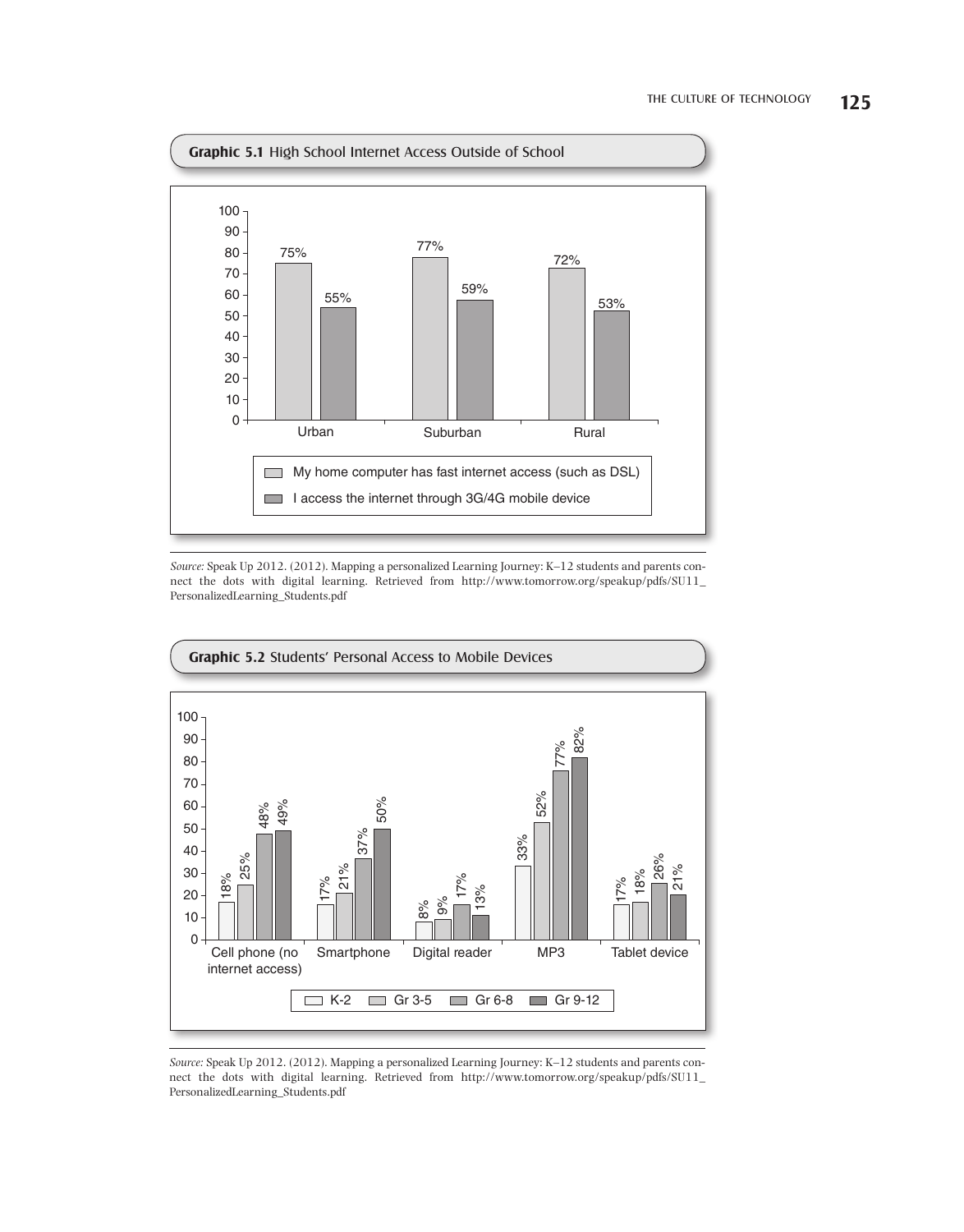Students are not only using technology for personal use but also for educational purposes outside of school. In the study cited from the tables just presented, students indicated the following information.

- One in 10 students in Grades 6–12 have sent out a tweet about an academic topic that interests them.
- 15% have informally tutored other students online or found an expert to help them with their own questions.
- 18% have taken an online assessment to evaluate their own self-knowledge.
- One-fifth has used a mobile app to organize their schoolwork.
- • One in four has used a video that they found online to help with homework.
- 30% of middle school students and 46% of high school students have used Facebook as a way to collaborate on classroom group projects.
- Almost half of high school students have sought out information online to help them better understand a topic that is being studied in class.

Students are showing educators that they can use technology as a part of their self-directed learning. In order for schools to provide that rich, digital experience that students need, the concept of control has to synchronize with the technological requirements of 21st century learning and to be more in line with how students are actually acting out their learning. Table 5.2 lists the areas of technology control that students saw as a problem, as presented in the Project Tomorrow study (Speak Up 2012, 2012).

| <b>Obstacles to Tech Use at School</b>        | <b>Students:</b><br>Grade $6-8$ | Students: Grade 9-12 |
|-----------------------------------------------|---------------------------------|----------------------|
| I cannot use my own mobile<br>devices.        | 57%                             | 55%                  |
| I cannot access my social<br>networking site. | 50%                             | 51%                  |
| Websites I need for learning are<br>blocked.  | 49%                             | 59%                  |
| I cannot use my communications<br>tools.      | 42%                             | 39%                  |
| Teachers limit how I can use<br>technology.   | 40%                             | 42%                  |

**Table 5.2** Student Perceived Barriers to Technology Use in Schools

These students are telling educators that in setting up restrictive controls on technology usage, educators are limiting their learning potential. The students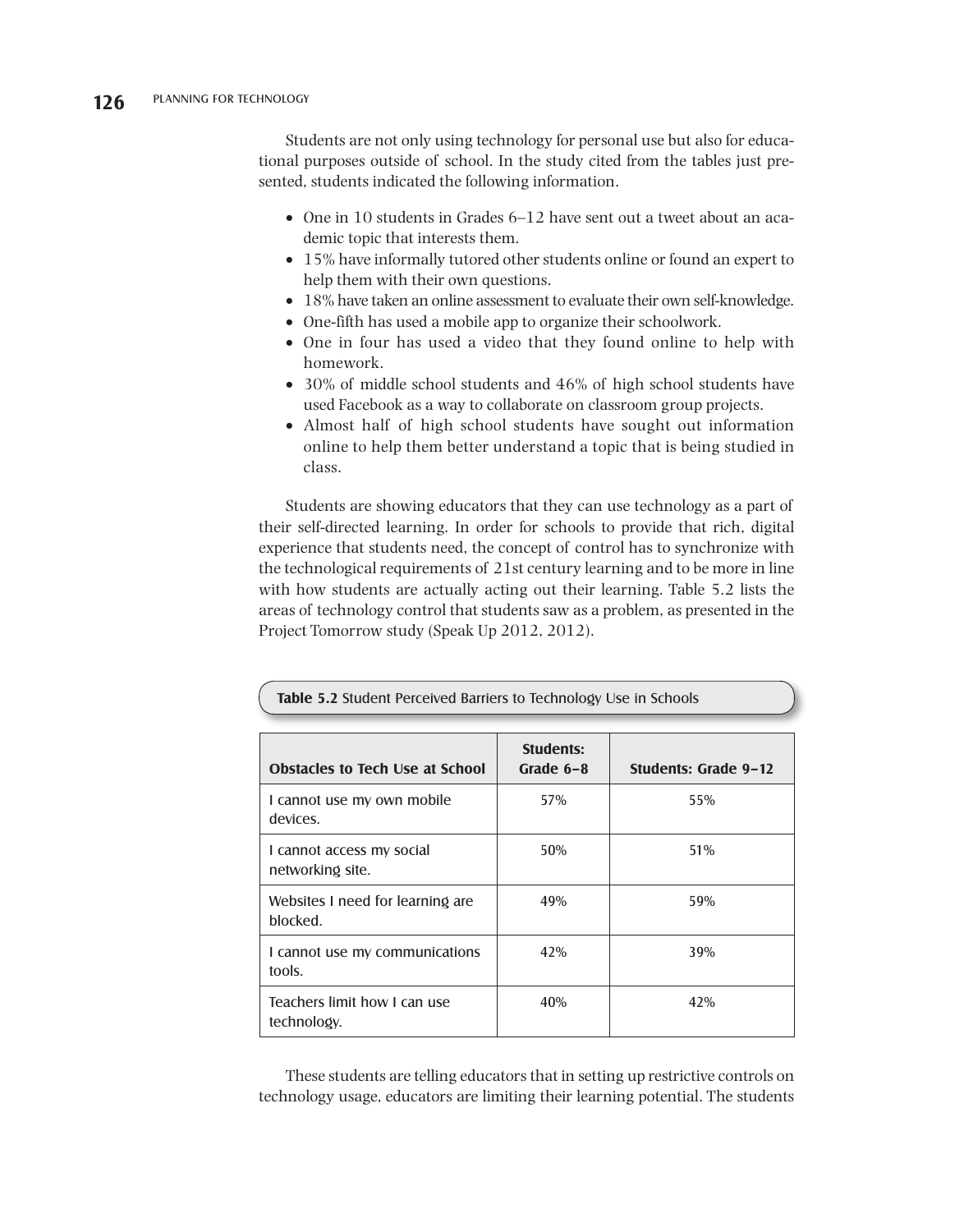were also questioned about what would be their wish list regarding technology use at school. The suggestions were the following:

- 47% of students wanted unlimited Wi-Fi Internet access throughout the school.
- 38% would like technological tools to help organize their schoolwork.
- 37% asked for access to the school network from home, school, or wherever they were with their mobile device.
- 36% of students wanted communications tools to support their interactions with other students and their teachers.
- • 32% would like collaboration tools to work with their classmates on schoolwork projects.

Within this study, there was a great deal of discussion about mobile learning and digital learning through access with mobile devices. The students in this study want to bring mobile devices into the school and classroom and recognize that there will be many benefits to their learning due to the ease of access to content information, collaboration opportunities, and organizational infrastructures. The question for educators is whether or not we are ready to operate under a new concept of technological control that would open up these kinds of learning opportunities for students and teachers. Graph 5.3 presents a picture of how students would use mobile devices in their learning.



*Source:* Speak Up 2012. (2012). Mapping a personalized Learning Journey: K–12 students and parents connect the dots with digital learning. Retrieved from http://www.tomorrow.org/speakup/pdfs/SU11\_ PersonalizedLearning\_Students.pdf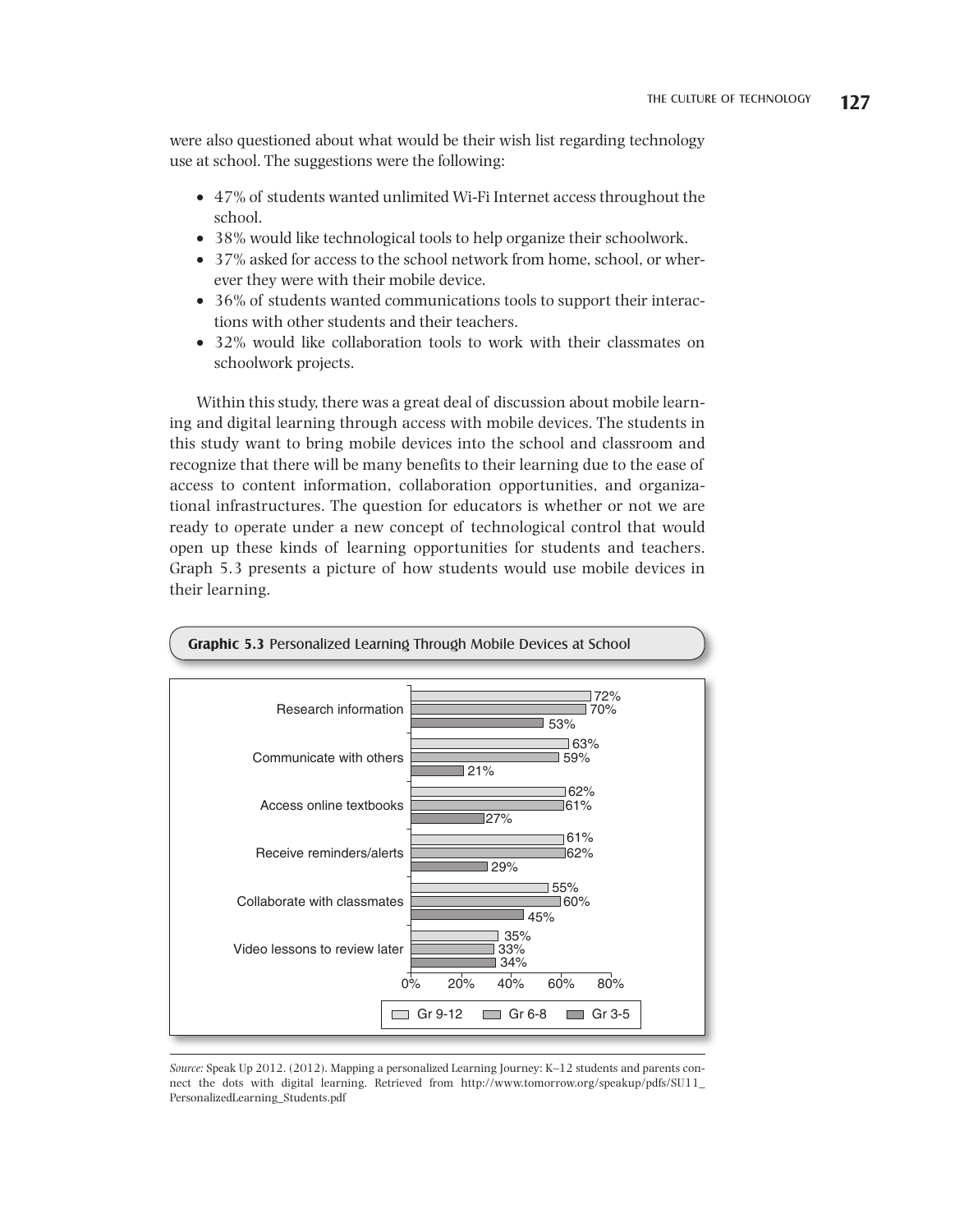As a final picture of this changing culture of technology control in schools, the researchers in the Project Tomorrow study asked parents, students, and principals to conceptualize their ideal model for bringing technology into the school. In looking at Graph 5.4, readers will begin to see that due to the digital, wireless, and social network realities of this technology, traditional forms of technology control would make this technology reality near to impossible. In this sense, educators need to ask themselves about how they can rethink the way technology is controlled in their school so that 21st century learning can happen.

#### **A New Culture of Digital Citizens**

Reflecting on the discussion in the previous section, it is apparent that technology safety and control is shifting from being the sole responsibility of school administrators, teachers, and technology coordinators to a model of shared



*Source:* Speak Up 2012. (2012). Mapping a personalized Learning Journey: K–12 students and parents connect the dots with digital learning. Retrieved from http://www.tomorrow.org/speakup/pdfs/SU11\_ PersonalizedLearning\_Students.pdf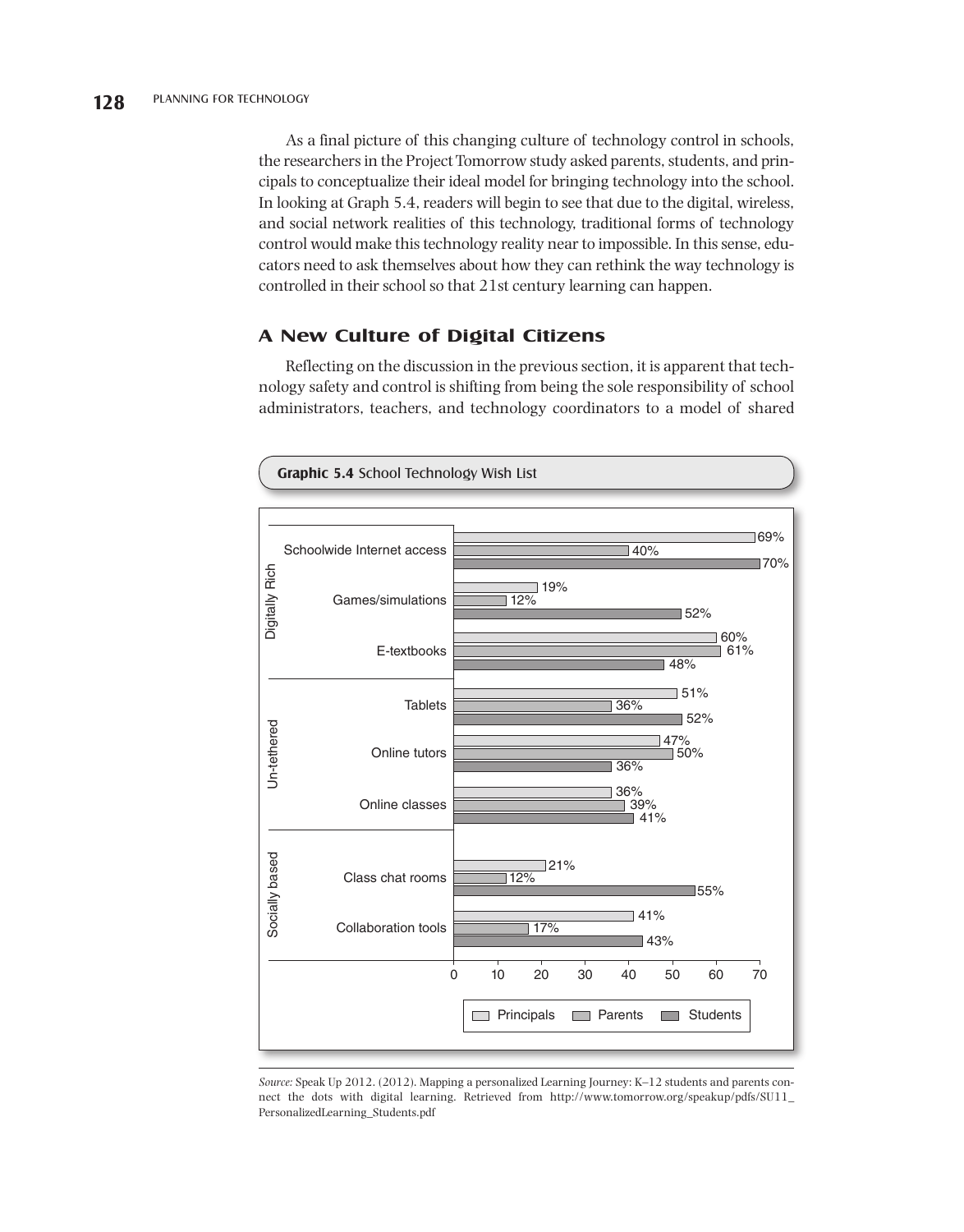responsibility among educators, students, and families. This is directly in line with the philosophical basis of 21st century learning where the educational focus is on helping students to become digitally literate. In one sense, they become digital learners who are aware of and understand the norms of appropriate and responsible technology use. Taking it further, technology and academic plans in schools should address helping young learners to become digital citizens. The authors of this book have done extensive reading and discussion with colleagues on this topic. The following information represents a solid framework and guide for creating a culture of digital citizenry with the students in your school.

#### **Nine Themes of Digital Citizenship (digitalcitizenship.net)**

1. *Digital Access: Full Electronic Participation in Society.* Technology users need to be aware of and support electronic access for all to create a foundation for digital citizenship. Digital exclusion of any kind does not enhance the growth of users in an electronic society. All people should have fair access to technology no matter who they are. Places or organizations with limited connectivity need to be addressed as well. To become productive citizens, we need to be committed to equal digital access.

2. *Digital Commerce: Electronic Buying and Selling of Goods.* Technology users need to understand that a large share of market economy is being done electronically. Legitimate and legal exchanges are occurring, but the buyer or seller needs to be aware of the issues associated with it. The mainstream availability of Internet purchases of toys, clothing, cars, food, etc. has become commonplace to many users. At the same time, an equal amount of goods and services that are in conflict with the laws or morals of some countries are surfacing (which might include activities such as illegal downloading, pornography, and gambling). Users need to learn about how to be effective consumers in a new digital economy.

3. *Digital Communication: Electronic Exchange of Information.* One of the significant changes within the digital revolution is a person's ability to communicate with other people. In the 19th century, forms of communication were limited. In the 21st century, communication options have exploded to offer a wide variety of choices (e.g., e-mail, cellular phones, instant messaging). The expanding digital communication options have changed everything because people are able to keep in constant communication with anyone else. Now everyone has the opportunity to communicate and collaborate with anyone from anywhere and anytime. Unfortunately, many users have not been taught how to make appropriate decisions when faced with so many different digital communication options.

4. *Digital Literacy: Process of Teaching and Learning About Technology and the Use of Technology.* While schools have made great progress in the area of technology infusion, much remains to be done. A renewed focus must be made on what technologies must be taught as well as how they should be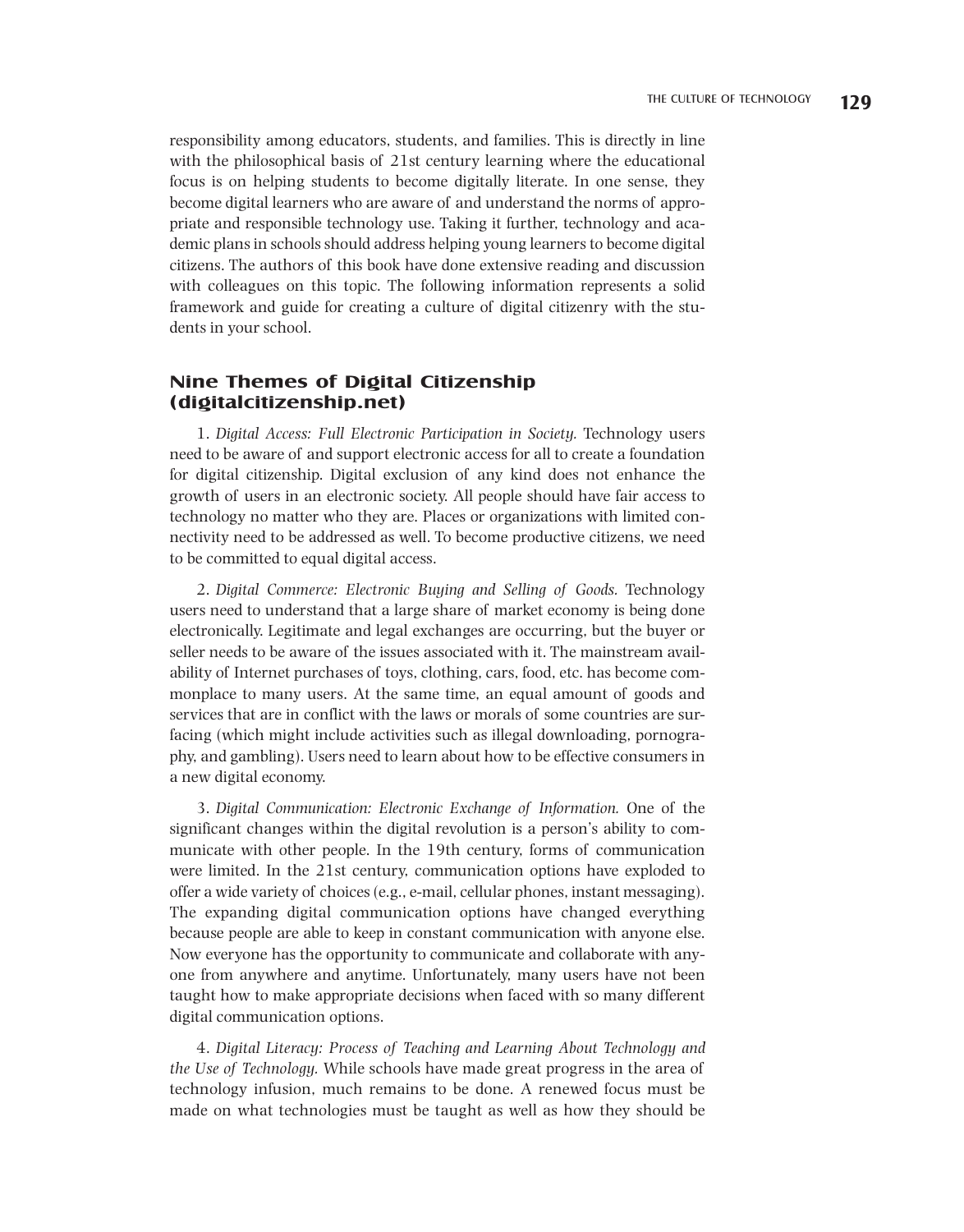used. New technologies are finding their way into the workplace that are not being used in schools (e.g., videoconferencing, online sharing spaces such as wikis). In addition, workers in many different occupations need immediate information (just-in-time information). This process requires sophisticated searching and processing skills (i.e., information literacy). Learners must be taught how to learn in a digital society. In other words, learners must be taught to learn anything, anytime, anywhere. Business, military, and medicine are excellent examples of how technology is being used differently in the 21st century. As new technologies emerge, learners need to learn how to use that technology quickly and appropriately. Digital citizenship involves educating people in a new way—these individuals need a high degree of information literacy skills.

5. *Digital Etiquette: Electronic Standards of Conduct or Procedure.* Technology users often see this area as one of the most pressing problems when dealing with digital citizenship. We recognize inappropriate behavior when we see it, but before people use technology, they do not learn digital etiquette (i.e., appropriate conduct). Many people feel uncomfortable talking to others about their digital etiquette. Often rules and regulations are created or the technology is simply banned to stop inappropriate use. It is not enough to create rules and policy, we must teach everyone to become responsible digital citizens in this new society.

6. *Digital Law: Electronic Responsibility for Actions and Deeds.* Digital law deals with the ethics of technology within a society. Unethical use manifests itself in the form of theft and/or crime. Ethical use manifests itself in the form of abiding by the laws of society. Users need to understand that stealing or causing damage to other people's work, identity, or property online is a crime. There are certain rules of society that users need to be aware of in an ethical society. These laws apply to anyone who works or plays online. Hacking into others' information, downloading illegal music, plagiarizing, creating destructive worms, viruses or creating Trojan Horses, sending spam, or stealing anyone's identify or property is unethical.

7. *Digital Rights and Responsibilities: Those Freedoms Extended to Everyone in a Digital World.* Just as in the American Constitution where there is a Bill of Rights, there is a basic set of rights extended to every digital citizen. Digital citizens have the right to privacy, free speech, etc. Basic digital rights must be addressed, discussed, and understood in the digital world. With these rights also come responsibilities as well. Users must help define how the technology is to be used in an appropriate manner. In a digital society, these two areas must work together for everyone to be productive.

8. *Digital Health and Wellness: Physical and Psychological Well-Being in a Digital Technology World.* Eye safety, repetitive stress syndrome, and sound ergonomic practices are issues that need to be addressed in a new technological world. Beyond the physical issues are those of the psychological issues that are becoming more prevalent such as Internet addiction. Users need to be taught that there inherent dangers of technology. Digital citizenship includes a culture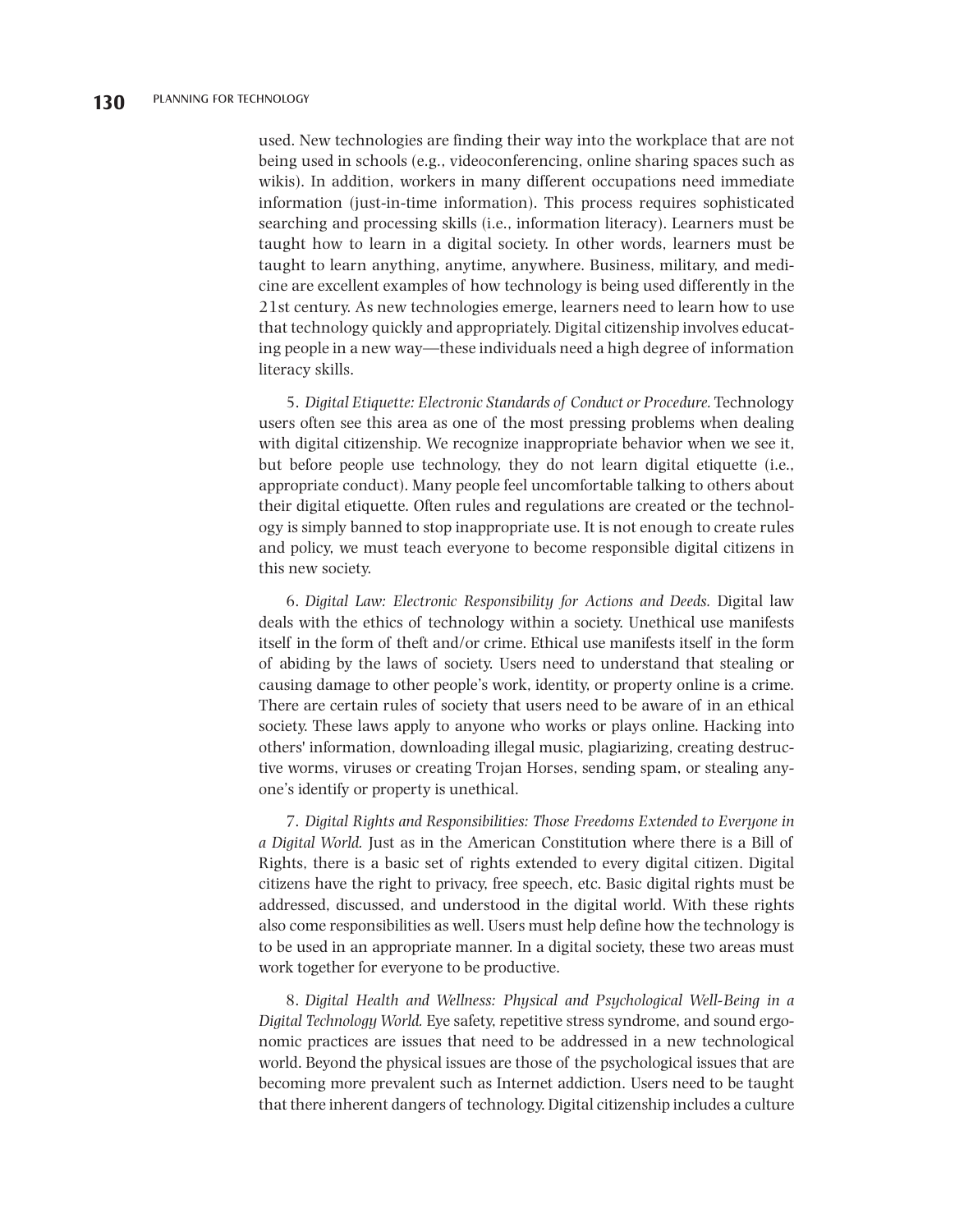where technology users are taught how to protect themselves through education and training.

9. *Digital Security (Self-Protection): Electronic Precautions to Guarantee Safety.* In any society, there are individuals who steal, deface, or disrupt other people. The same is true for the digital community. It is not enough to trust other members in the community for our own safety. In our own homes, we put locks on our doors and fire alarms in our houses to provide some level of protection. The same must be true for the digital security. We need to have virus protection, backups of data, and surge control of our equipment. As responsible citizens, we must protect our information from outside forces that might cause disruption or harm.

#### **Calgary Board of Education (CBE) Policy on Digital Learning**

The following material represents how one school district is handling digital citizenry based on the nine themes of digital citizenship in their technology plan.

The following activities are prohibited and will be addressed on an individual basis as needed:

- • Use of someone else's CBE account or access to the Learner Accessible Wireless Network (LAWN)
- Sharing of usernames and passwords for other people to use
- Sending, posting, displaying or using obscene language/messages or pictures or information about oneself or others
- Harassing, insulting, or attacking another person or their reputation
- Viewing websites through a proxy server
- Plagiarism of online content
- Texting or gaming
- Tampering with any computer accessories, hardware, or software
- Use of technology or accessing sites not approved by staff
- Trespassing in others' folders, work areas, or files
- Utilizing another student's device without permission
- The following sites are prohibited from use:
	- $\circ$  Vulgar or lewd depictions of the human body
	- $\circ$  Any adult content
	- $\circ$  Violent act
	- $\circ$  Online gambling
	- $\circ$  Social networking sites (such as Facebook, Nexopia, etc.)
	- $\circ$  Sites that encourage the use of illicit or illegal substances
	- $\circ$  Sites that advocate hatred or violence against an identifiable group
	- $\circ$  Sites promoting criminal activity
	- $\circ$  Noneducational games
	- $\circ$  And many more (see the link below for the complete list)

This is the specific CBE filter Level 2 (www.innovativelearning.ca/sec-learntech/ POD/f2.html).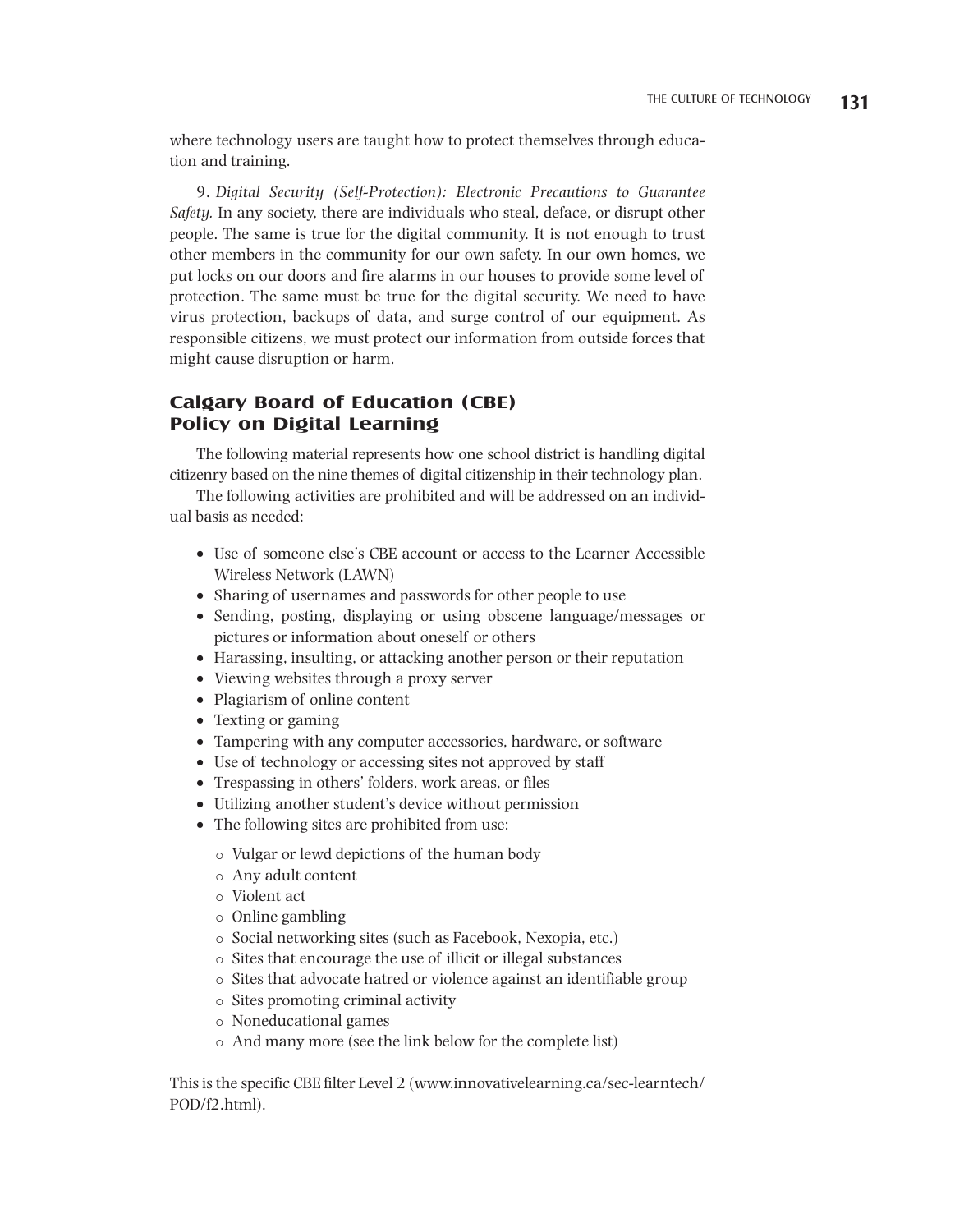#### 132 PLANNING FOR TECHNOLOGY

Our expectation is that our students will become educated and responsible digital citizens. If, however, students breach any of the above, each situation will be dealt with on an individual basis and may result in

- Restriction or loss of technology privileges
- Restriction of use or confiscation of personal device
- School based disciplinary consequences
- Police intervention and/or legal action

Lastly, it is important that parents/guardians and students remember the following as we begin this new educational opportunity:

- The school is not responsible for the loss, damage, or theft of student electronic devices.
- The school is not able to provide technical support for student devices.
- Devices can only be utilized when students are under the direct supervision of a teacher in an approved area of the school.
- Devices can only be utilized for educational purposes.
- Misuse will be determined by the staff and administration.

We view digital citizenship as a shared responsibility between students, their families, and the school. We appreciate families taking time to discuss this new opportunity with their children and supporting the work of the school in moving it forward. In discussing this matter at the family level, all students and families are to sign a Digital Citizenship Plan and return it to the appropriate school administrator. Each local school within CBE can adapt this based on specific local needs and student population variations.

#### **Calgary Board of Education (CBE) Digital Citizenship Plan**

In reviewing local digital citizenship plans, readers of this book can use this as a guide or a starting point for developing their own digital contract between students, families, and the school. Readers can also refer to Resource A at the end of this chapter for a graphic of a wireless network that is responsive to digital citizenry.

 $\Box$  I will make a plan with my parent(s)/guardian(s) around technology use (time, location, turning my phone off or leaving it in the kitchen at bedtime, online purchasing, etc.) at home.

Plan Details:

 $\Box$  I understand that my phone and/or other tech device will be turned off at bedtime and I will not use it.

\_\_\_\_\_\_\_\_\_\_\_\_\_\_\_\_\_\_\_\_\_\_\_\_\_\_\_\_\_\_\_\_\_\_\_\_\_\_\_\_\_\_\_\_\_\_\_\_\_\_\_\_\_\_\_\_\_\_\_\_\_\_\_\_\_\_\_\_\_\_\_\_\_\_\_\_\_\_\_

 $\Box$  I understand that we have an "open phone/technology" policy. That means my parent(s)/guardian(s) can review my calls, texts, e-mails, and/or \_\_\_\_\_\_\_\_\_\_\_\_\_\_\_\_\_\_\_\_\_\_\_\_\_\_\_\_ whenever they want.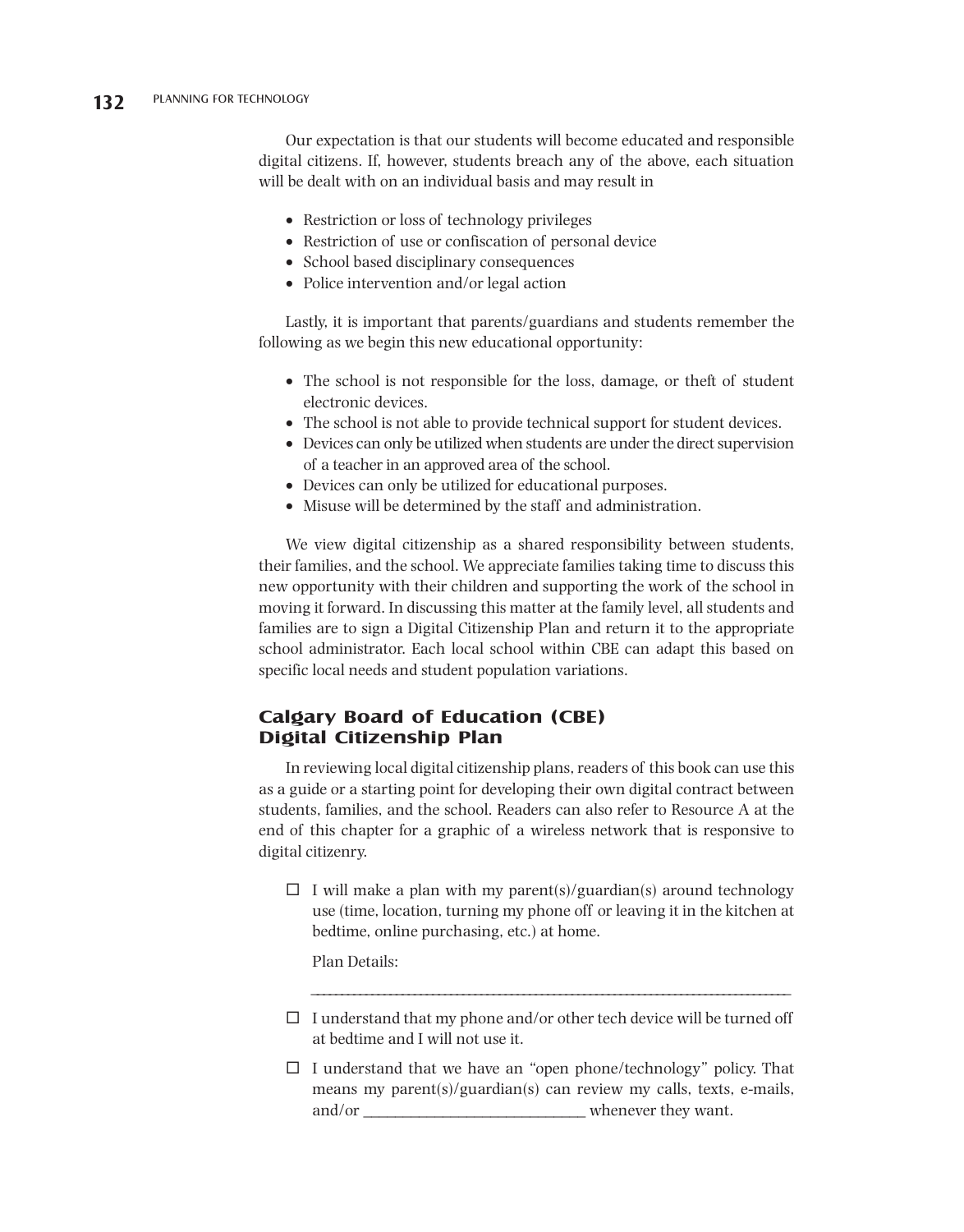- $\Box$  In my family, we always use passwords and we change them often. I will not give out my passwords to anyone—even best friends—other than my parent(s)/guardian (s).
- $\Box$  If a stranger ever contacts me or texts me, I will show my parents.
- $\Box$  I will not fight, swear, or gossip in e-mails or instant messages. I never respond to inflammatory, obscene, or insulting e-mails or to messages that are mean or in any way make me feel uncomfortable.
- $\Box$  If someone is mean to me online, I won't respond. I'll tell my trusted adult so we can make a plan to work together to solve the issue.
- $\Box$  If I see someone being mean to another person online, I will tell a trusted adult to get help.
- $\Box$  I will speak up and tell someone if I see something on the Internet that is wrong, inappropriate, or criminal in nature. I will be a good online citizen and not do anything that hurts other people or is against the law.
- $\Box$  I will not post or share personal pictures of myself or others on the Internet, by phone or

\_\_\_\_\_\_\_\_\_\_\_\_\_\_\_\_\_\_\_\_\_\_\_\_\_\_\_\_\_\_\_\_\_\_\_\_\_\_\_\_\_\_\_\_\_\_\_\_\_\_\_\_\_\_\_\_\_\_\_\_\_\_\_\_\_\_\_\_\_\_\_\_\_\_\_\_\_\_.

- $\square$  We do not give out personal indentifying information such as our name, address, date of birth, school name, and/or phone number on a website or to people we meet online.
- $\Box$  If someone asks me something inappropriate when I am online, I understand that I need to tell my parent(s)/guardian(s). I also know I will not get in trouble and that telling my parent(s)/guardian(s) helps keep me safe and builds trust.
- $\Box$  I will not lie about my age to join any website and understand that the rules are designed to help keep me safe.
- $\Box$  I never download pictures, freeware, shareware, or text from unknown sources or websites we don't trust. I understand that plagiarism is cheating and pirating music, movies, and games is stealing.
- $\Box$  I will never open e-mail attachments from an unknown person or company. I do not follow links to websites through e-mail or click on pop-ups.
- $\Box$  I never respond to spam or junk mail. I keep my primary e-mail address only for use by my friends and family.
- $\Box$  I understand that there are consequences for not following these rules. Those consequences may include things like losing the privilege to use my phone or computer.
- $\Box$  I understand this digital citizenship plan is for my well-being and safety because my parent(s)/caregiver(s) love me.
- $\Box$ \_\_\_\_\_\_\_\_\_\_\_\_\_\_\_\_\_\_\_\_\_\_\_\_\_\_\_\_\_\_\_\_\_\_\_\_\_\_\_\_\_\_\_\_\_\_\_\_\_\_\_\_\_\_\_\_\_\_\_
- $\Box$  , and the set of the set of the set of the set of the set of the set of the set of the set of the set of the set of the set of the set of the set of the set of the set of the set of the set of the set of the set of t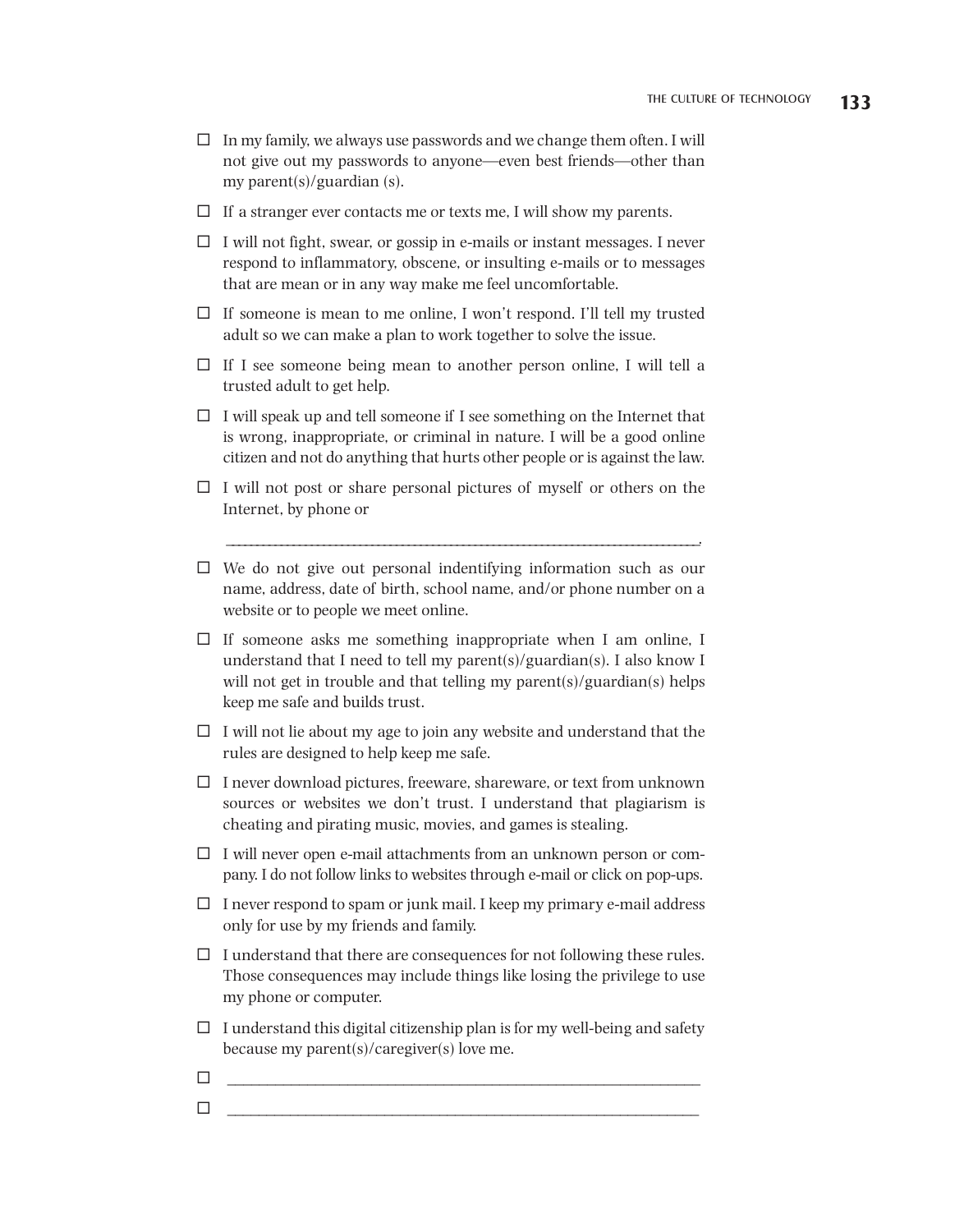| Child's Signature | Parent's Signature |
|-------------------|--------------------|
| Date              | Date               |

As part of this new initiative, the CBE has provided students and educators with a variety of resources to help in the integration of digital citizenry into the school culture. Readers can refer to the website listed for a complete list of their resources and their relevant URL links (www.cbe.ab.ca/learninginnovation/ digitalsafety-digitalcitizenship-mediaawareness.asp).

For the purposes of this book, some of the resources include:

*Nine Elements of Digital Citizenship:* a free Internet resource to support understanding of digital citizenship.

*Privacy Pirates:* Licensed website that is a game-based platform addressing concepts related to privacy and the Internet.

*Passport to the Internet:* Licensed website that is an interactive, role-playing resource to help in issues related to digital citizenship.

*My World:* Licensed website for high school students that includes Internet safety lessons, resources, activities, and games related to digital citizenship.

*The Association for Media Literacy:* A free Canadian resource for media literacy in education for teachers, parents, and students.

#### **A Culture of Responsibility**

As the shift of responsibility for safety and proper use of technology moves into a shared framework among educators, students, and families, school administrators have a variety of constructs they need to address in their schools. The following sections describe some of these cultural educational realities.

#### **Cyberbullying**

Cyberbullying is a growing concern among educators and parents. Cyberbullying is bullying that takes place using electronic technology. Electronic technology includes devices such as cell phones, computers, and iPads. It usually happens on communication tools such as social media sites, text messages, and information uploading sites like YouTube. Cyberbullying can take the form of mean/threatening text messages or e-mails, rumors, or gossip posted on social media sites, and/or embarrassing pictures or videos posted on websites. Graphs 5.5a and 5.5b describe the reality of cyberbullying among students.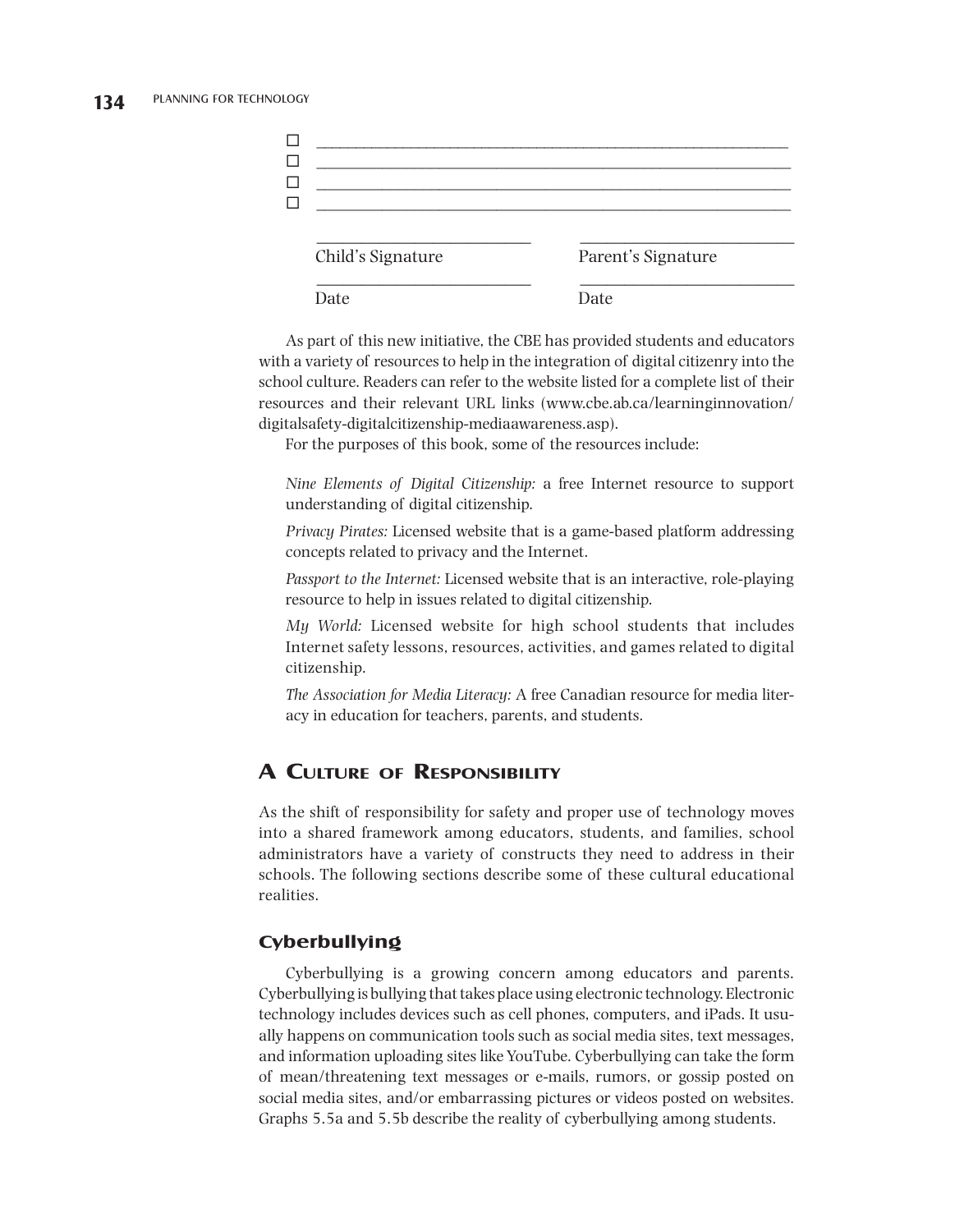



*Source:* Cyberbullying Research Center (2013).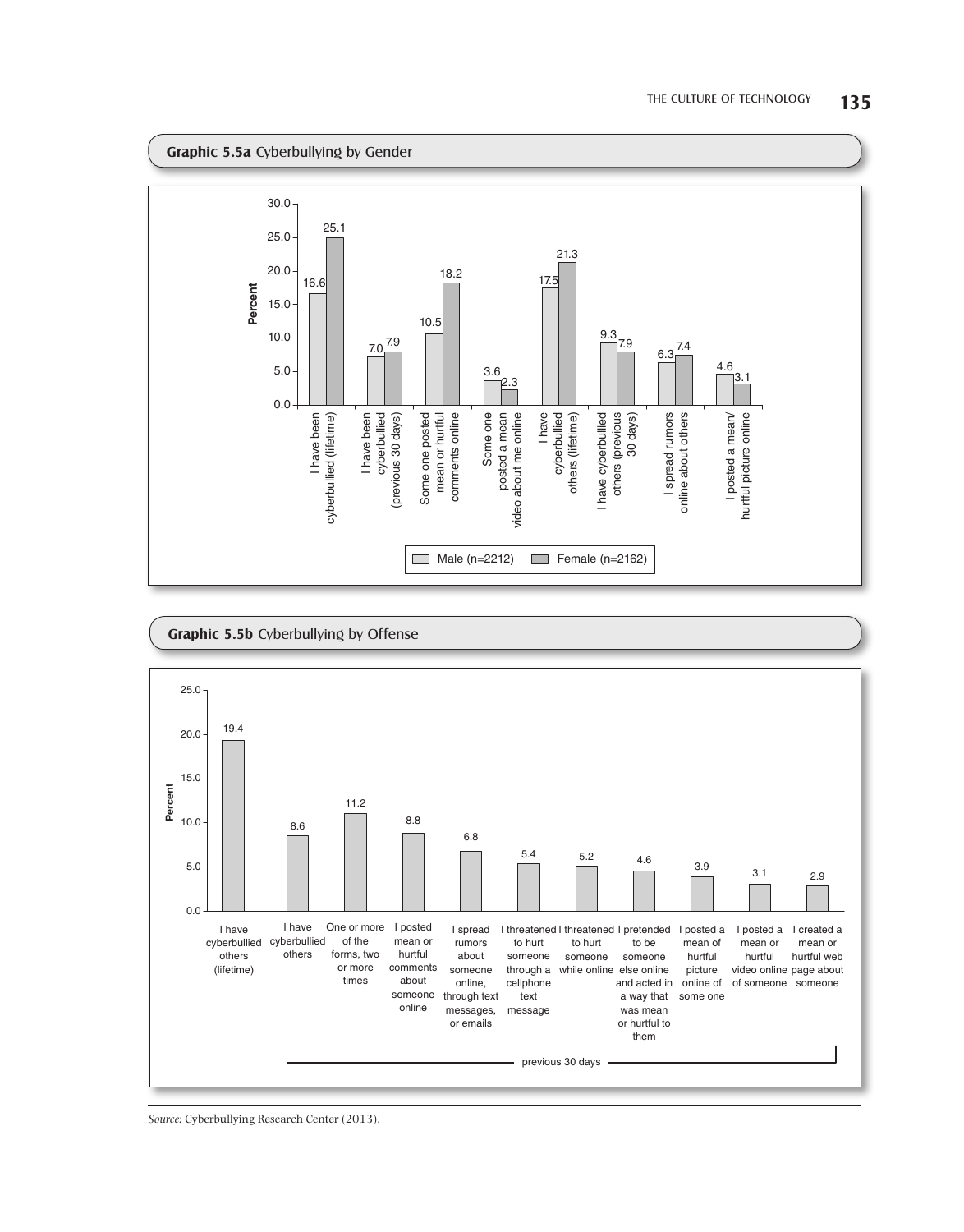Cyberbullying is real, and educators have a responsibility to create a culture of zero tolerance. There is a variety of resources available to help school administrators address this matter and develop a culture of respect and responsible technology usage among students. A great place to start is the website available at www.stopbullying.gov/cyberbullying/index.html or the National School Boards Association website. As an aid to principals and district leaders, the stopbullying.gov group conducted a review of state educational laws as they pertain to bullying. Their research indicated the following as core elements in a cyberbullying initiative. As a beginning point in establishing a culture of zero tolerance as it relates to cyberbullying, principals and educational leaders would benefit from making sure their current policies align with this infrastructure.

#### **Cyber- and Antibullying Policy Framework**

- 1. Purpose Statement
	- a. Outlines the range of detrimental effects bullying has on students, including impacts on student learning, school safety, student engagement, and the school environment.
	- b. Declares that any form, type, or level of bullying is unacceptable and that every incident needs to be taken seriously by school administrators, school staff (including teachers), students, and students' families.

#### *Example Statement:*

**Oklahoma**: Okla. Stat. Ann. Tit. 70, § 24–100.3 (2009): "The Legislature finds that bullying has a negative effect on the social environment of schools, creates a climate of fear among students, inhibits their ability to learn, and leads to other antisocial behavior. Bullying behavior has been linked to other forms of antisocial behavior, such as vandalism, shoplifting, skipping and dropping out of school, fighting, and the use of drugs and alcohol . . . Successful programs to recognize, prevent, and effectively intervene in bullying behavior have been developed and replicated in schools across the country. These schools send the message that bullying behavior is not tolerated and, as a result, have improved safety and created a more inclusive learning environment."

2. Statement of Scope: *Covers conduct that occurs on the school campus, at school-sponsored activities or events (regardless of the location), on school-provided transportation, or through school-owned technology, or that otherwise creates a significant disruption to the school environment.*

#### *Example Statement:*

**Indiana**: Ind. Code Ann. § 20–33–8-13.5 (b) (2010), Disciplinary Rule Requirements: "The discipline rules [related to bullying] . . . must apply when a student is: (1) on school grounds immediately before or during school hours, immediately after school hours, or at any other time when the school is being used by a school group; (2) off school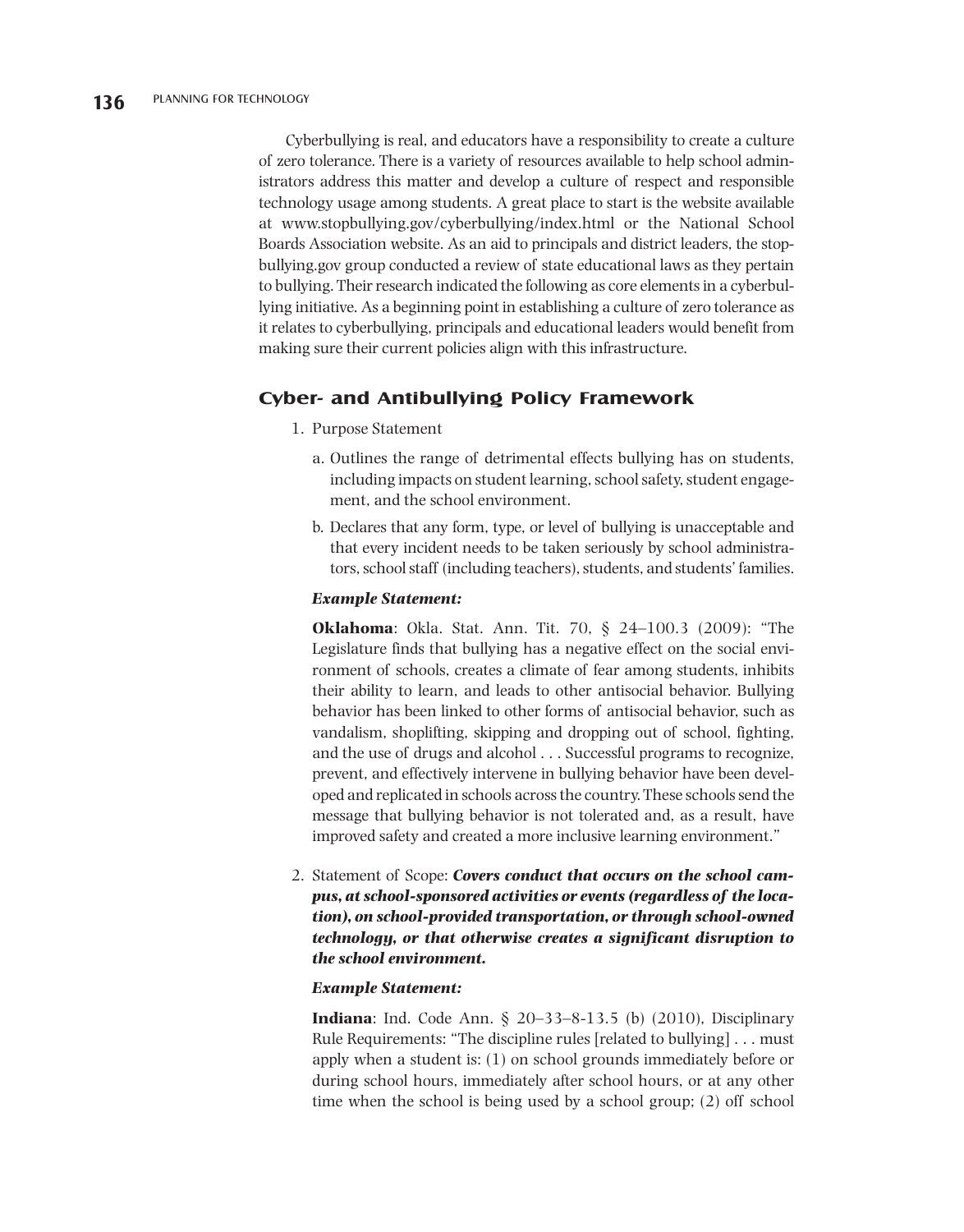grounds at a school activity, function, or event; (3) traveling to or from school or a school activity, function or event; or (4) using property or equipment provided by the school."

- 3. Specification of Prohibited Conduct
	- a. Provides a specific definition of bullying that includes a clear definition of cyberbullying. The definition of bullying includes a nonexclusive list of specific behaviors that constitute bullying and specifies that bullying includes intentional efforts to harm one or more individuals, may be direct or indirect, is not limited to behaviors that cause physical harm, and may be verbal (including oral and written language) or nonverbal. The definition of bullying can be easily understood and interpreted by school boards, policymakers, school administrators, school staff, students, students' families, and the community.
	- b. Is consistent with other federal, state, and local laws.
	- c. Prohibited conduct also includes
		- i Retaliation for asserting or alleging an act of bullying.
		- ii Perpetuating bullying or harassing conduct by spreading hurtful or demeaning material even if the material was created by another person (e.g., forwarding offensive e-mails or text messages).

#### *Example Statement:*

**Kansas**: Kan. Stat. Ann. § 72–8256.C.2 (2009): "'Cyberbullying' means bullying by use of any electronic communication device through means including, but not limited to, e-mail, instant messaging, text messages, blogs, mobile phones, pagers, online games and websites."

- 4. Enumeration of Specific Characteristics
	- a. Explains that bullying may include, but is not limited to, acts based on actual or perceived characteristics of students who have historically been targets of bullying and provides examples of such characteristics.
	- b. Makes clear that bullying does not have to be based on any particular characteristic.

#### *Example Statement:*

**North Carolina**: N.C. Gen. Stat. § 115C-407.15(a) (2010): "Bullying or harassing behavior includes, but is not limited to, acts reasonably perceived as being motivated by any actual or perceived differentiating characteristic, such as race, color, religion, ancestry, national origin, gender, socioeconomic status, academic status, gender identity, physical appearance, sexual orientation, or mental, physical, developmental, or sensory disability, or by association with a person who has or is perceived to have one or more of these characteristics."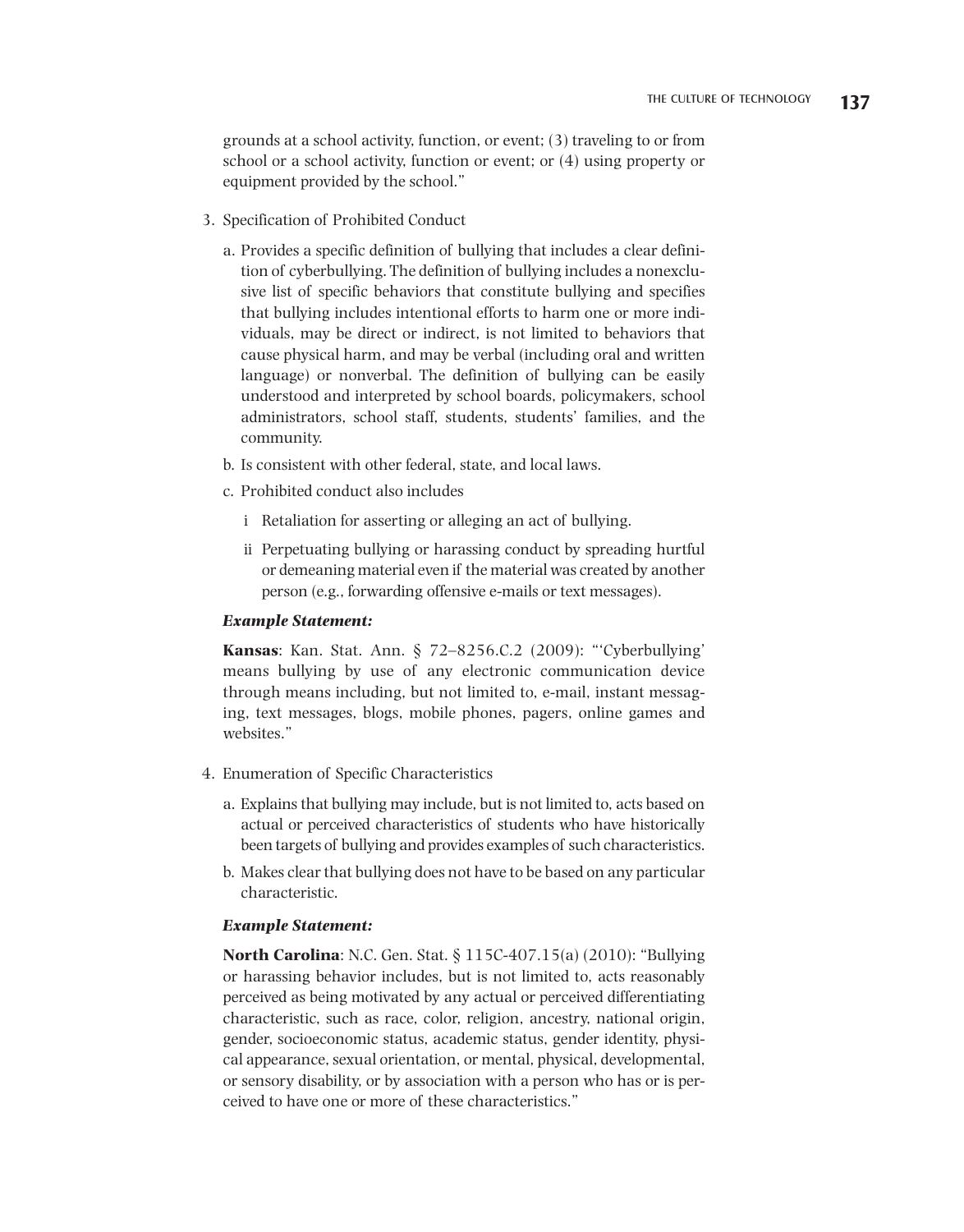5. Development and Implementation of Local Education Agencies (LEA): *Directs every LEA to develop and implement a policy prohibiting bullying through a collaborative process with all interested stakeholders, including school administrators, staff, students, students' families, and the community, in order to best address local conditions.*

#### *Example Statement:*

**Maryland**: Md. Code Ann., Educ. § 7–424.1(c) (2010): "[1] Each county board shall establish a policy prohibiting bullying, harassment, or intimidation. . . . [3] A county board shall develop the policy in consultation with representatives of the following groups: (i) Parents or guardians of students; (ii) School employees and administrators; (iii) School volunteers; (iv) Students; and (v) Members of the community."

6. Components of LEA

#### *a. Reporting of Bullying*

- iii Includes a procedure for students, students' families, staff, and others to report incidents of bullying, including a process to submit such information anonymously and with protection from retaliation. The procedure identifies and provides contact information for the appropriate school personnel responsible for receiving the report and investigating the incident.
- iv Requires that school personnel report, in a timely and responsive manner, incidents of bullying they witness or are aware of to a designated official.

#### *Example Statement:*

**Wisconsin**: Wis. Stat. § 118.46.1(a) (2009): "The [policy on bullying] shall include all of the following: . . . (6) A requirement that school district officials and employees report incidents of bullying and identify the persons to whom the reports must be made."

b. *Investigating and Responding to Bullying:* Includes a procedure for promptly investigating and responding to any report of an incident of bullying, including immediate intervention strategies for protecting the victim from additional bullying or retaliation, and includes notification to parents of the victim, or reported victim, of bullying and the parents of the alleged perpetrator, and if appropriate, notification to law enforcement officials.

#### *Example Statement:*

**Massachusetts**: 2010 Mass. Adv. Legis. Serv. Ch. No. 71.370(g) (2010): "Upon receipt of such a report, the school principal or a designee shall promptly conduct an investigation. If the school principal or a designee determines that bullying or retaliation has occurred, the school principal or designee shall (i) notify the local law enforcement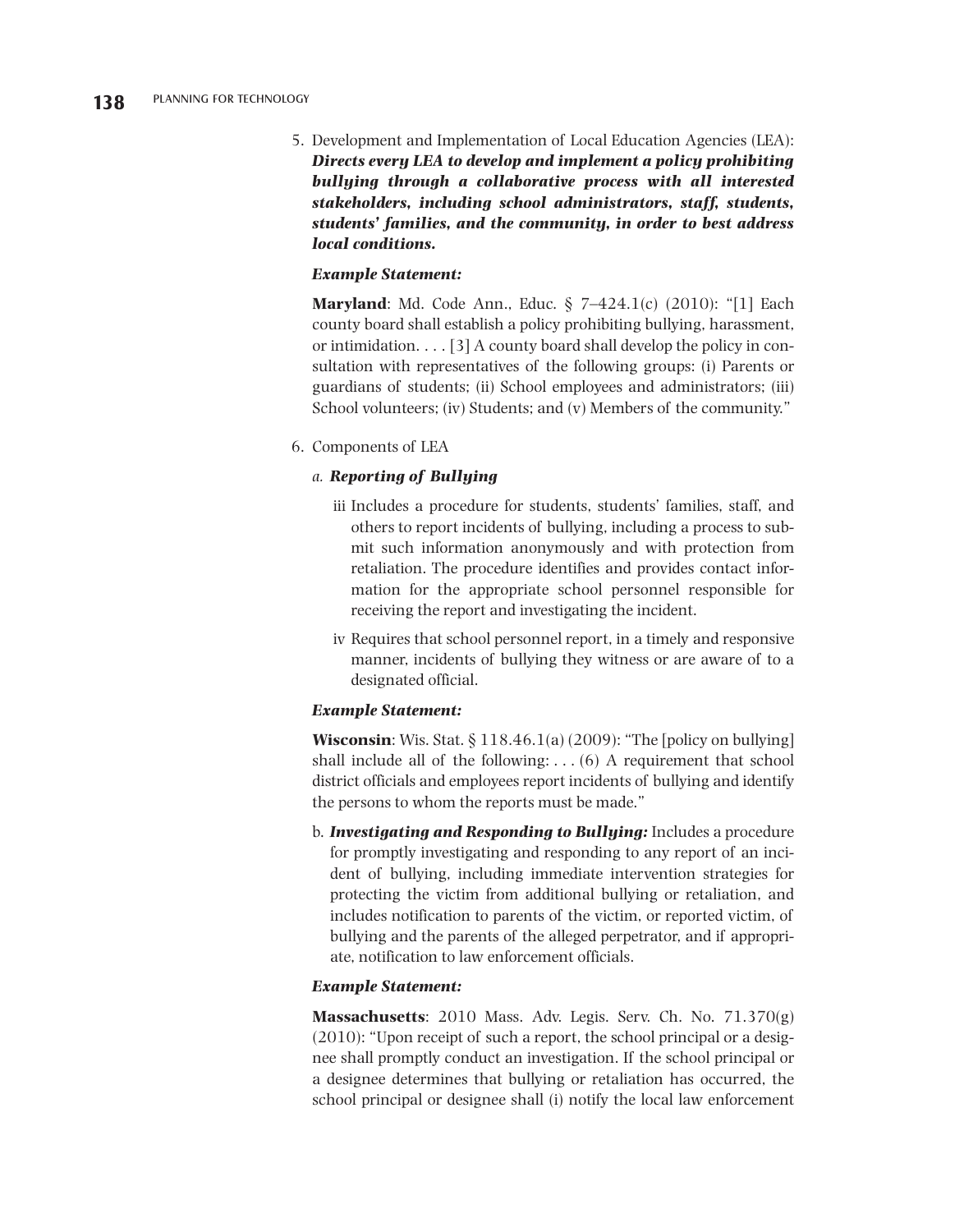agency if the school principal or designee believes that criminal charges may be pursued against a perpetrator; (ii) take appropriate disciplinary action; (iii) notify the parents or guardians of a perpetrator; and (iv) notify the parents or guardians of the victim, and to the extent consistent with state and federal law, notify them of the action taken to prevent any further acts of bullying or retaliation."

c. *Written Records:* Include a procedure for maintaining written records of all incidents of bullying and their resolution.

#### *Example Statement:*

**California**: Cal. Educ. Code § 234.1 (2010): "The department shall assess whether local educational agencies have done all of the following: . . . (e) Maintained documentation of complaints and their resolution for a minimum of one review cycle."

d. *Sanctions:* Include a detailed description of a graduated range of consequences and sanctions for bullying.

#### *Example Statement:*

**Alabama**: Ala. Code § 16.28B.5 (2010): "The model policy, at a minimum, shall contain all of the following components: . . . [4] A series of graduated consequences for any student who commits an act of intimidation, harassment, violence or threats of violence. Punishment shall conform with applicable federal and state disability, antidiscrimination, and education laws and school discipline policies."

e. *Referrals:* Includes a procedure for referring the victim, perpetrator, and other to counseling and mental or other health services, as appropriate.

#### *Example Statement:*

**Maryland**: Md. Code. Ann., Educ. § 7–424.1.b (2010): "[2] The model policy . . . shall include: . . . (viii) Information about the types of support services available to the student bully, victim, and any bystanders . . . "

7. Review of Local Policies: *Includes a provision for the state to review local policies on a regular basis to ensure the goals of the state laws are met.*

#### *Example Statement:*

**Illinois**: 105 Ill. Comp. Stat. Ann. 5/27–23.7(d) (2010): "The policy must be updated every 2 years and filed with the State Board of Education after being updated. The State Board of Education shall monitor the implementation of policies created under [this subsection of the statute]."

8. Communication Plan: *Includes a plan for notifying students, students' families, and staff of policies related to bullying, including the consequences for engaging in bullying.*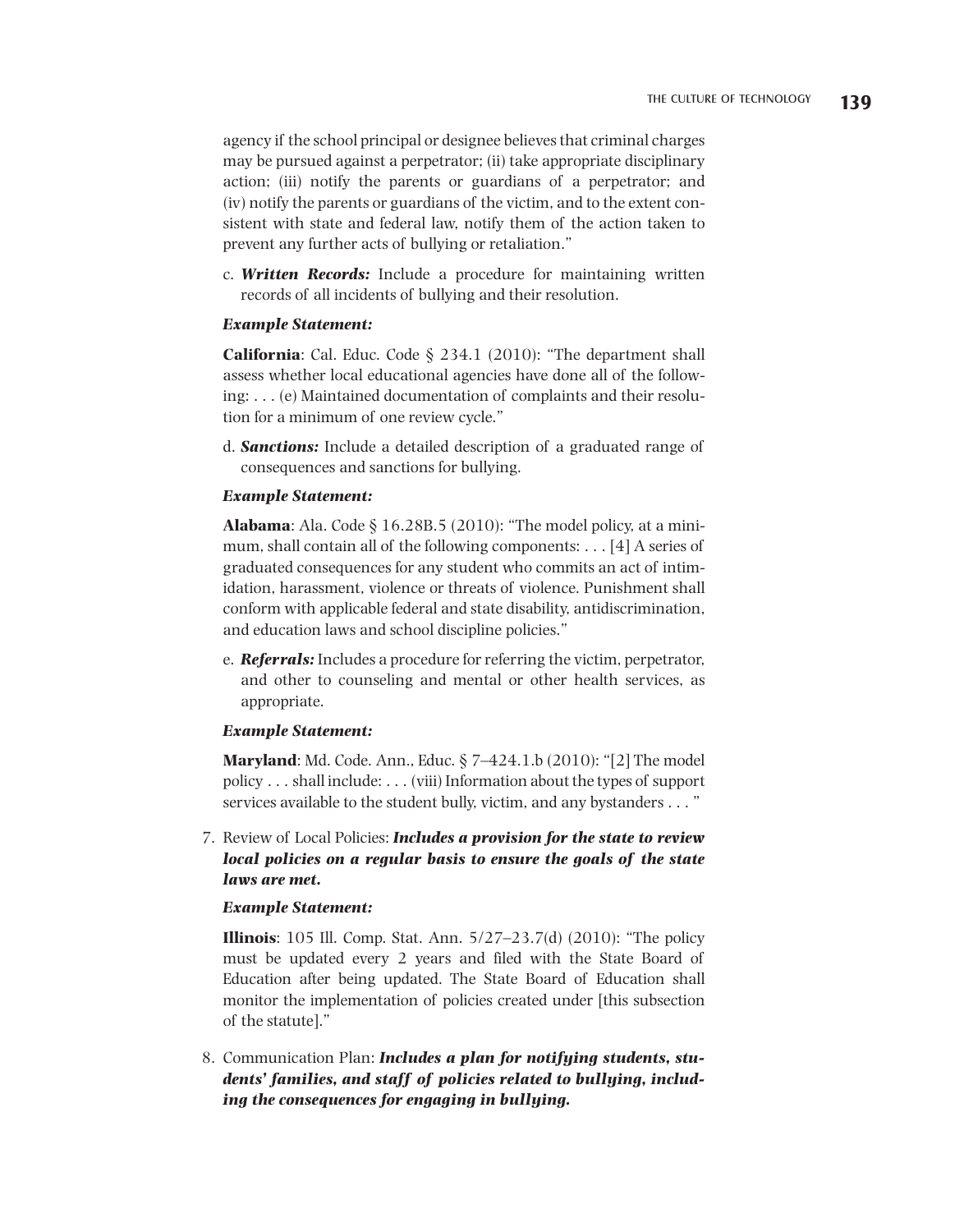#### *Example Statement:*

**Arkansas**: Ark. Code Ann. § 6–18–514(b) (2009): "The policies shall: [6] Require that notice of what constitutes bullying, that bullying is prohibited, and the consequences of engaging in bullying be conspicuously posted in every classroom, cafeteria, restroom, gymnasium, auditorium, and school bus in the district; and [7] Require that copies of the notice . . . be provided to parents, students, school volunteers, and employees."

- 9. Training and Preventative Education
	- a. Includes a provision for school districts to provide training for all school staff, including, but not limited to, teachers, aides, support staff, and school bus drivers, on preventing, identifying, and responding to bullying.
	- b. Encourages school districts to implement age-appropriate schooland community-wide bullying prevention programs.

#### *Example Statement:*

**South Carolina**: S.C. Code Ann. § 59–63–140 (F) (2009): "Schools and school districts are encouraged to establish bullying prevention programs and other initiatives involving school staff, students, administrators, volunteers, parents, law enforcement, and community members."

- 10. Transparency and Monitoring
	- a. Includes a provision for LEAs to report annually to the state on the number of reported bullying incidents, and any responsive actions taken.
	- b. Includes a provision for LEAs to make data regarding bullying incidence publicly available in aggregate with appropriate privacy protections to ensure students are protected.

#### *Example Statement:*

**Ohio**: Ohio Rev. Code Ann. § 3313.666.10 (2010): "the district administration . . . [shall] provide . . . a written summary of all reported incidents and post the summary on its website."

#### 11. Statement of Rights to Other Legal Recourse: *Includes a statement that the policy does not preclude victims from seeking other legal remedies.*

#### *Example Statement:*

**Oregon**: Or. Rev. Stat. Ann. § 339.364 (2009): "Victim may seek redress under other laws. . . . [This statute] may not be interpreted to prevent a victim of harassment, intimidation, or bullying or a victim of cyberbullying from seeking redress under any other available law, whether civil or criminal."

*Source:* "Key Components in State Anti-bullying Laws" (2013).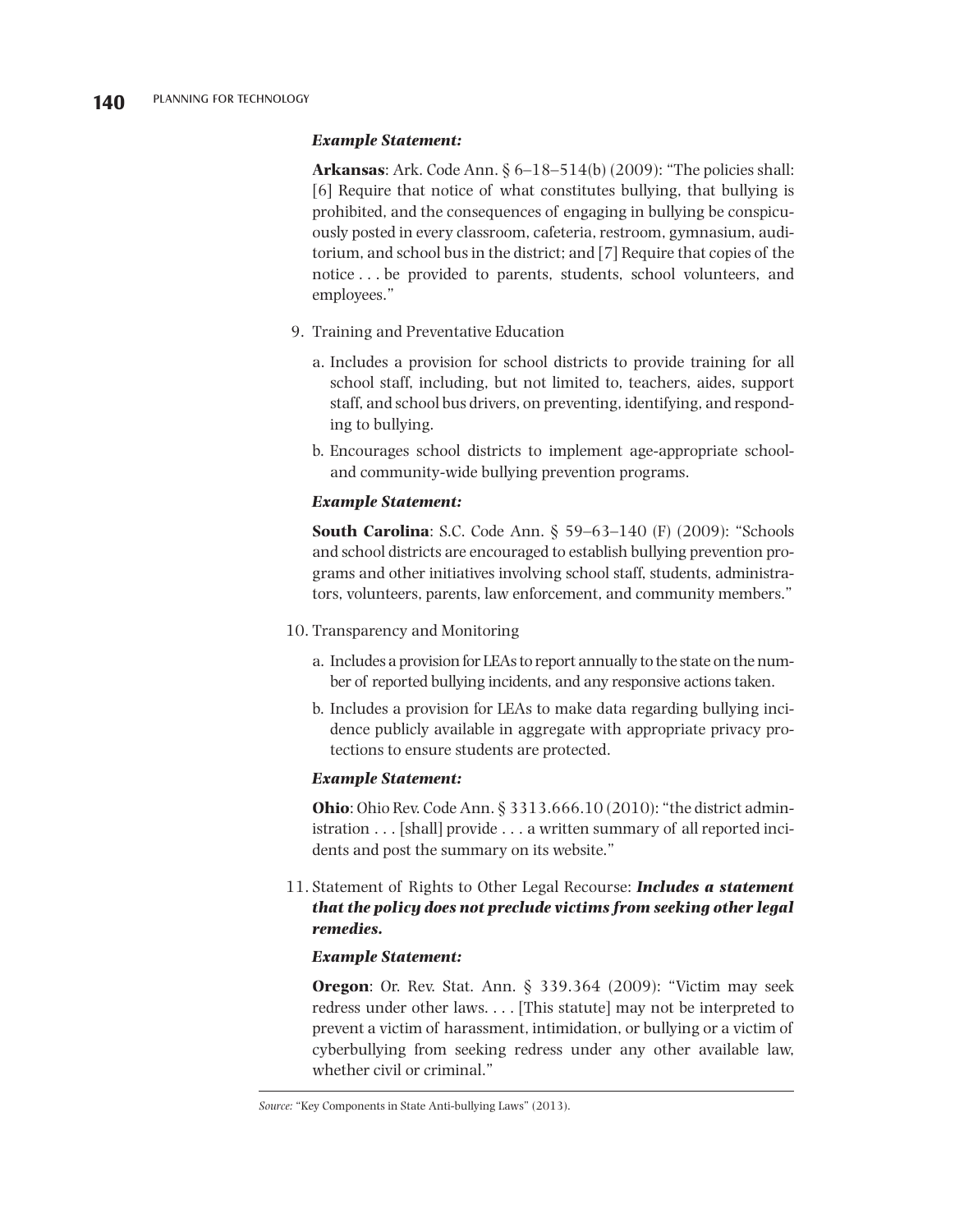#### **Cybersafety and Security**

The Internet is an amazing place. It is also a dangerous place. Local and national news regularly cover stories related to hackers stealing personal information from computers and databases, or kids being lured into dangerous situations as a result of "meeting" someone in a chat room. Schools have always been responsible for the safety of students while they are in the care of educators. It is a social responsibility that teachers and school administrators take very seriously. In an environment of digital learning and regular technology usage, keeping students safe and secure while online is a very real concern. To this end, cybersafety is the ability to act in a safe and responsible manner when interacting online. It also includes digital behaviors that help students to protect their reputation and to protect their personal information. In establishing a culture of cybersafety in their schools, school administrators should engage their staff and students in a dialogue about cybersafety. School administrators and teachers can focus their discussion within the following areas:

- Talk with students about how to recognize online risks, make informed decisions, and take appropriate actions to protect themselves. This includes helping students know how to identify potentially dangerous online situations and how to appropriately avoid or report them: for example, posting offensive material, "friending" strangers, posting private information, and engaging in or failing to report cyberbullying.
- Talk with students about how to make informed decisions about appropriate protection methods and safe practices in a variety of online situations. This includes helping children understand the importance of following Terms of Use guidelines, disciplined and productive use of Internet time, safely exiting an inappropriate site, protection of passwords, and avoiding cyberbullying.
- Show students how to demonstrate and be an advocate for safe behaviors among peers, family, and community.

*Source:* Internet Keep Safe Coalition (2009).

#### **Acceptable Use**

Twenty-first century digital learning is going to naturally see students increase the amount of time accessing online resources and using school technology for their learning. Digital citizenship is so important because it helps students understand acceptable and responsible ways to use the technology. Acceptable use is basically a policy and a contract between the students and the school that the students will respect district and school technology resources.

The Department of Education in the State of Victoria in Australia has put together a sound template that school administrators can use in establishing necessary agreements between students and schools as it relates to acceptable use. School leaders can use this as a guide to establishing acceptable use practices in their school.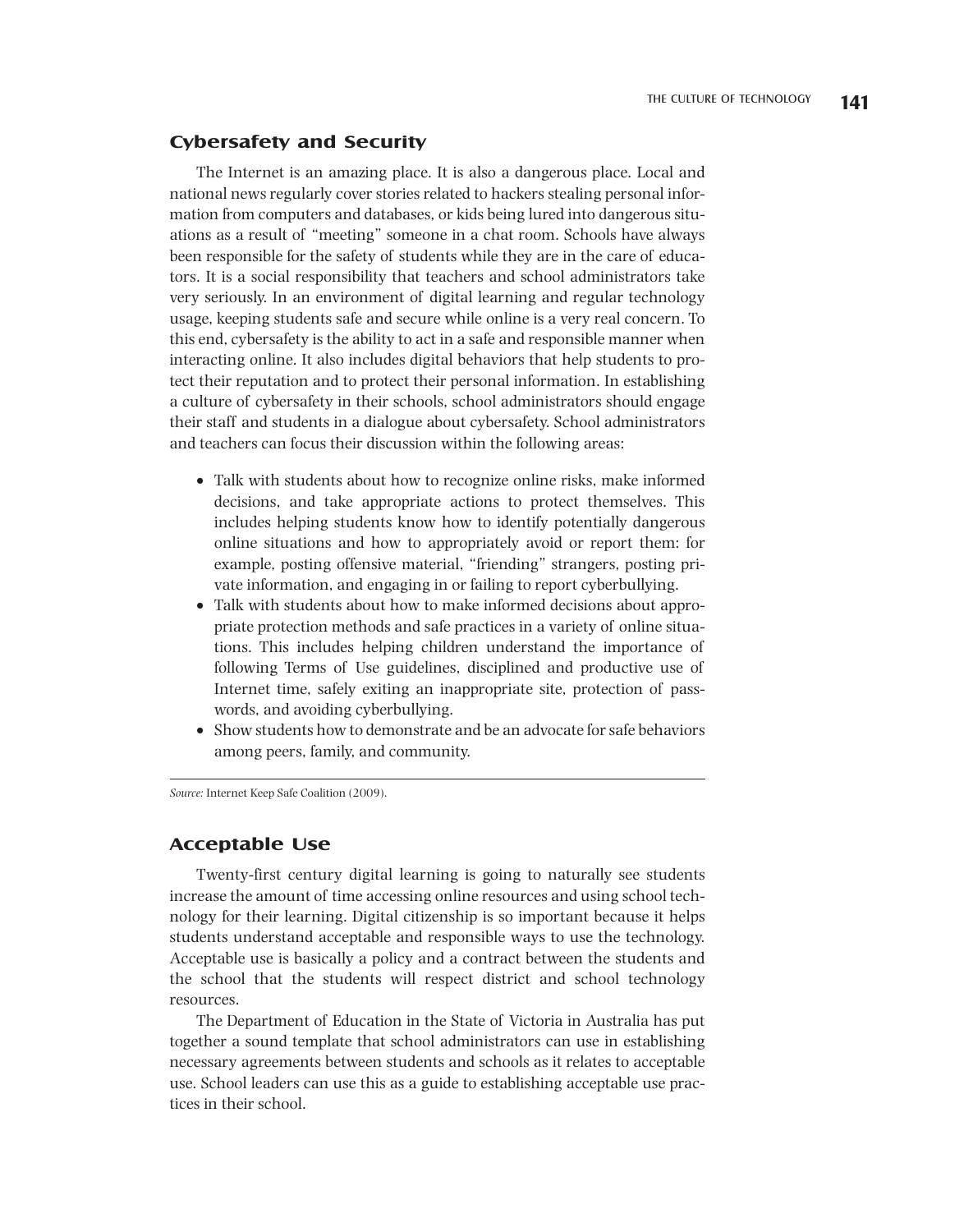#### At [INSERT SCHOOL NAME] we

- Support the rights of all members of the school community to engage in and promote a safe, inclusive and supportive learning environment
- Have a Student Engagement Policy that clearly states our school's values and the expected standards of student behavior, including actions and consequences for inappropriate behavior
- Educate our students to be safe and responsible users of digital technologies
- Raise our students' awareness of issues such as online privacy, intellectual property, and copyright
- Supervise students when using digital technologies for educational purposes
- Provide a filtered Internet service but acknowledge that full protection from inappropriate content can never be guaranteed
- Respond to issues or incidents that have the potential to impact on the well-being of our students
- Know that some online activities are illegal, and as such, we are required to report this to the police
- Provide parents/guardians with a copy of this agreement
- Support parents/guardians to understand the importance of safe and responsible use of digital technologies, the potential issues that surround their use and strategies that they can implement at home to support their child

#### **Acceptable Use Agreement: Upper Primary and Secondary Students**

Cybersafety is an important issue for all students. By the time students arrive at secondary school, most will already be regular and active users of digital technologies including social media tools such as Facebook.

Schools that want to support students to behave safely and responsibly online, both inside and out of school, can use this agreement template. Schools can add and/or delete information to make them relevant to the school environment.

Students can work through the behaviors described in Part B at school with their teacher and take it home to share and discuss with their parents.

Part C is for schools that received funding to purchase devices through the National Secondary School Computer Fund (NSSCF). If the school did not receive funding, this section can be deleted.

#### **Part A: School Profile Statement**

[INSERT SCHOOL NAME] recognizes the need for students to be safe and responsible users of digital technologies. We believe that explicitly teaching students about safe and responsible online behaviors is essential and is best taught in partnership with parents/guardians. We request that parents/guardians work with us and encourage this behavior at home.

The school profile statement should focus on programs and procedures that are in place to support safe and responsible use of digital technologies. This statement can define how the school demonstrates their duty of care for students working in online spaces. This statement should be

revised regularly to reflect a detailed understanding of the school's relevant programs and procedures as well as online needs of their students.

#### **Part B: Student Declaration**

When I use digital technologies I agree to be a safe, responsible, and ethical user at all times, by

• Respecting others and communicating with them in a supportive manner; never writing or participating in online bullying (for example,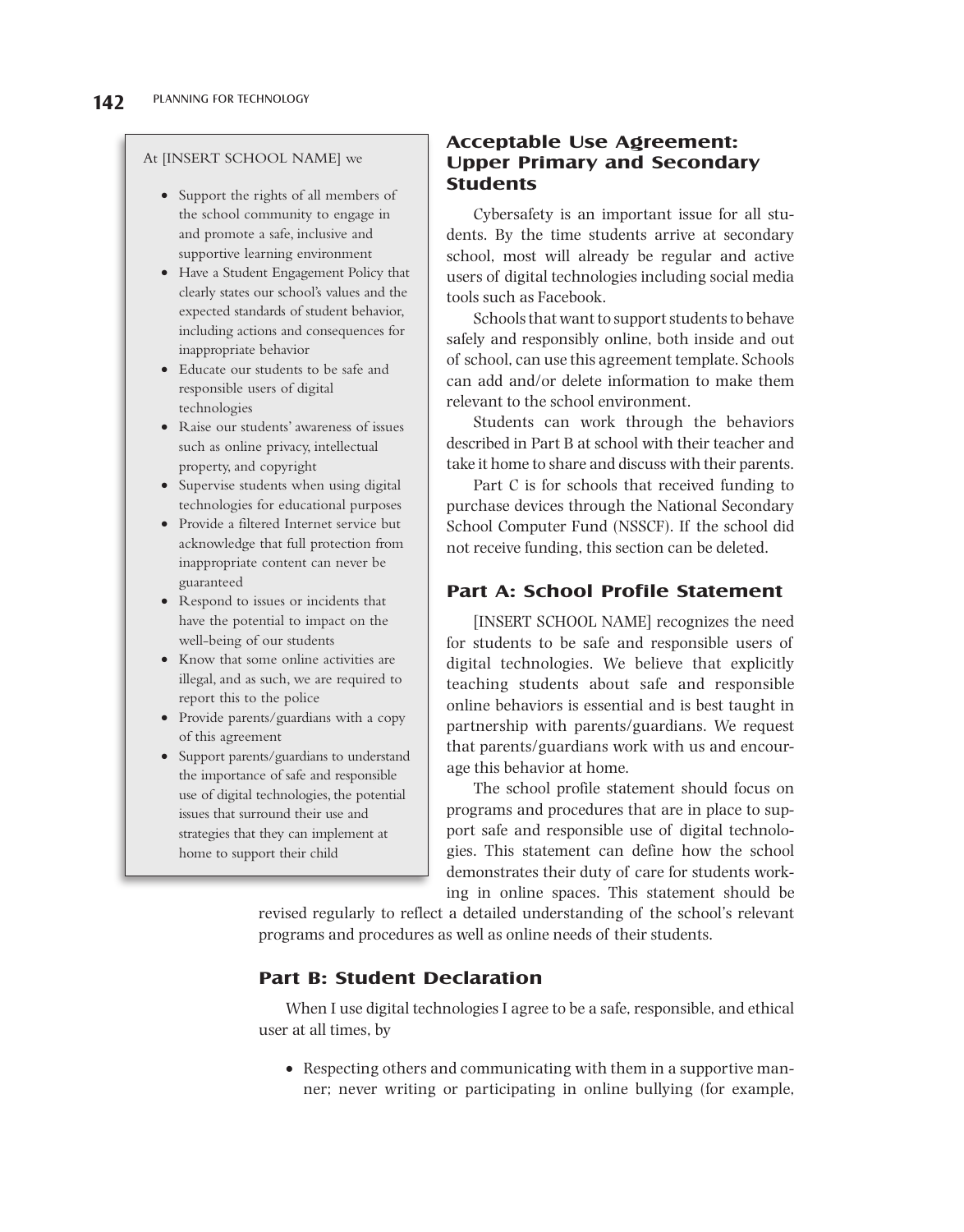forwarding messages and supporting others in harmful, inappropriate, or hurtful online behaviors)

- Protecting my privacy; not giving out personal details, including my full name, telephone number, address, passwords, and images
- Protecting the privacy of others; never posting or forwarding their personal details or images without their consent
- Talking to a teacher if I personally feel uncomfortable or unsafe online, or if I see others participating in unsafe, inappropriate, or hurtful online behaviors
- Carefully considering the content that I upload or post online; this is often viewed as a personal reflection of who I am
- Investigating the terms and conditions (e.g., age restrictions, parental consent requirements). If my understanding is unclear, I will seek further explanation from a trusted adult.
- Confirming that I meet the stated terms and conditions; completing the required registration processes with factual responses about my personal details
- Handling information and communications technology devices with care and notifying a teacher if they are damaged or require attention
- Abiding by copyright and intellectual property regulations. If necessary, I will request permission to use images, text, audio, and video and cite references.
- Not interfering with network systems and security, the data of another user or attempting to log into the network with a user name or password of another student
- Not bringing to school or downloading unauthorized programs, including games

In addition, when I use my personal mobile phone, I agree to be a safe, responsible, and ethical user at all times, by

- • Respecting others and communicating with them in a supportive manner; never verbally or in writing participating in bullying (for example, harassing phone calls/text messages, supporting others in harmful, inappropriate, or hurtful online behaviors by forwarding messages)
- Keeping the device on silent during class times; only making or answering calls or messages outside of lesson times (except for approved learning purposes)
- Respecting the privacy of others; only taking photos or recording sound or video at school when I have formal consent or it is part of an approved lesson
- Obtaining appropriate (written) consent from individuals who appear in images or sound and video recordings before forwarding them to other people or posting/uploading them to online spaces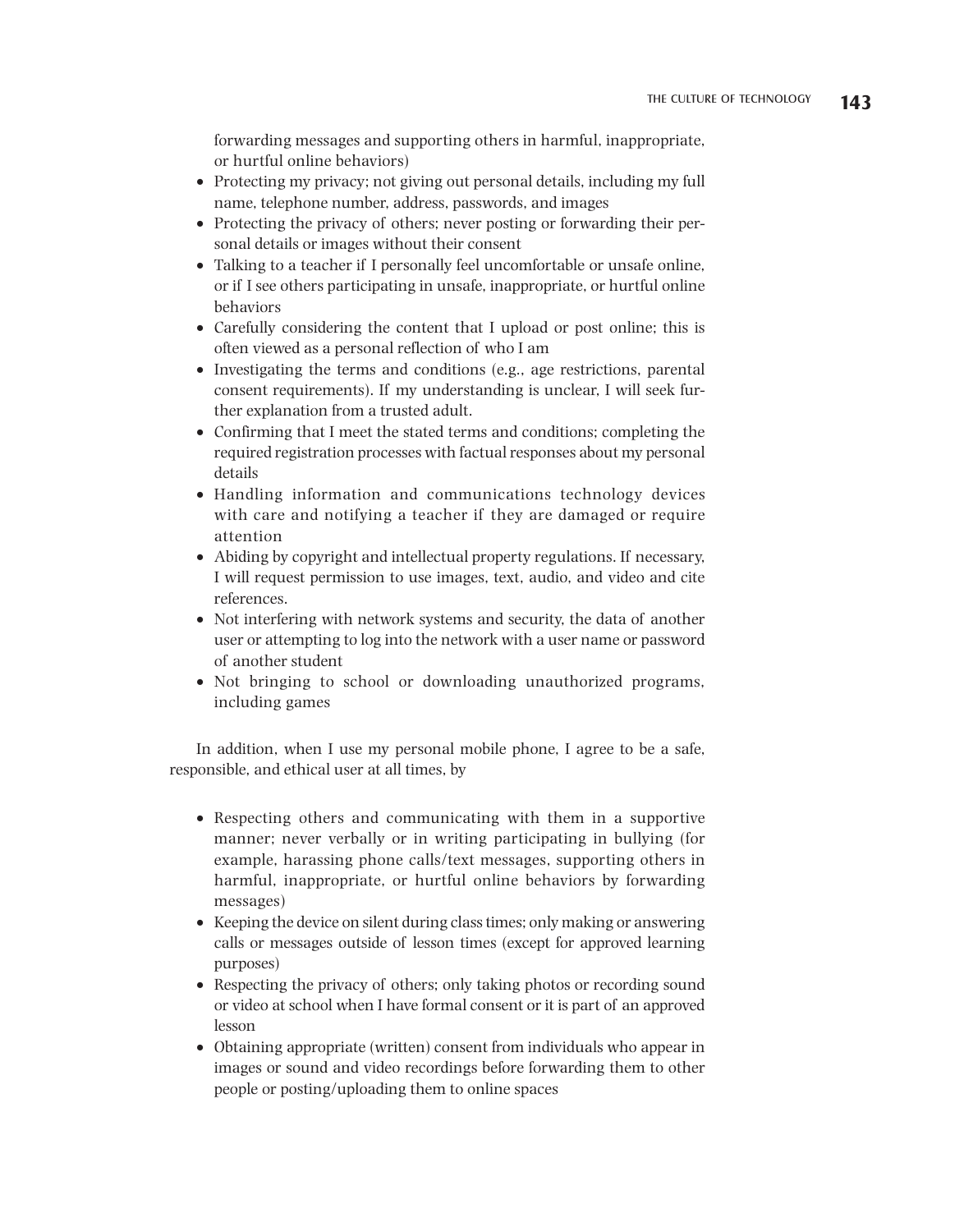#### **Part C: Conditions of Use for School-Owned Devices**

#### **Equipment**

#### **Ownership**

- If taken home, the student must bring portable devices fully charged to school every day.
- The school retains ownership of the device until the student completes Year 12. At this time ownership of the device will be determined by the school.
- Parents/guardians and students should be aware that files stored on the device, or on the school's server, are not private.
- If the student leaves the school prior to completing Year 12 or moves to another government or nongovernment school, interstate or overseas, the device must be returned to the school.

#### **Damage or Loss of Equipment**

- All devices and batteries are covered by a manufacturer's warranty. The warranty covers manufacturer's defects and normal use of the device. It does not cover negligence, abuse, or malicious damage.
- Any problems, vandalism, damage, loss or theft of the device must be reported immediately to the school.
- In the case of suspected theft, a police report must be made by the family and a copy of the report provided to the school.
- In the case of loss or accidental damage, a statement should be signed by a parent/caregiver and provided to the school.
- Students may be required to replace lost or damaged chargers.
- If a device is damaged or lost, the principal or their nominee will determine whether replacement is appropriate and/or whether the student retains access to a device for home use.
- If a device is damaged and the damage is not covered by the manufacturer's warranty or any of the school's insurance arrangements, the principal may determine that the student will pay the costs of repairing the damage or, if necessary, the costs of replacing the device.

#### **Standards for Device**

The student is responsible for

- Adhering to the school's Acceptable Use Agreement or Student Engagement Policy when using the machine, both at home and school
- Backing up data securely
- Maintaining settings for virus protection, spam, and filtering that have been set as a departmental standard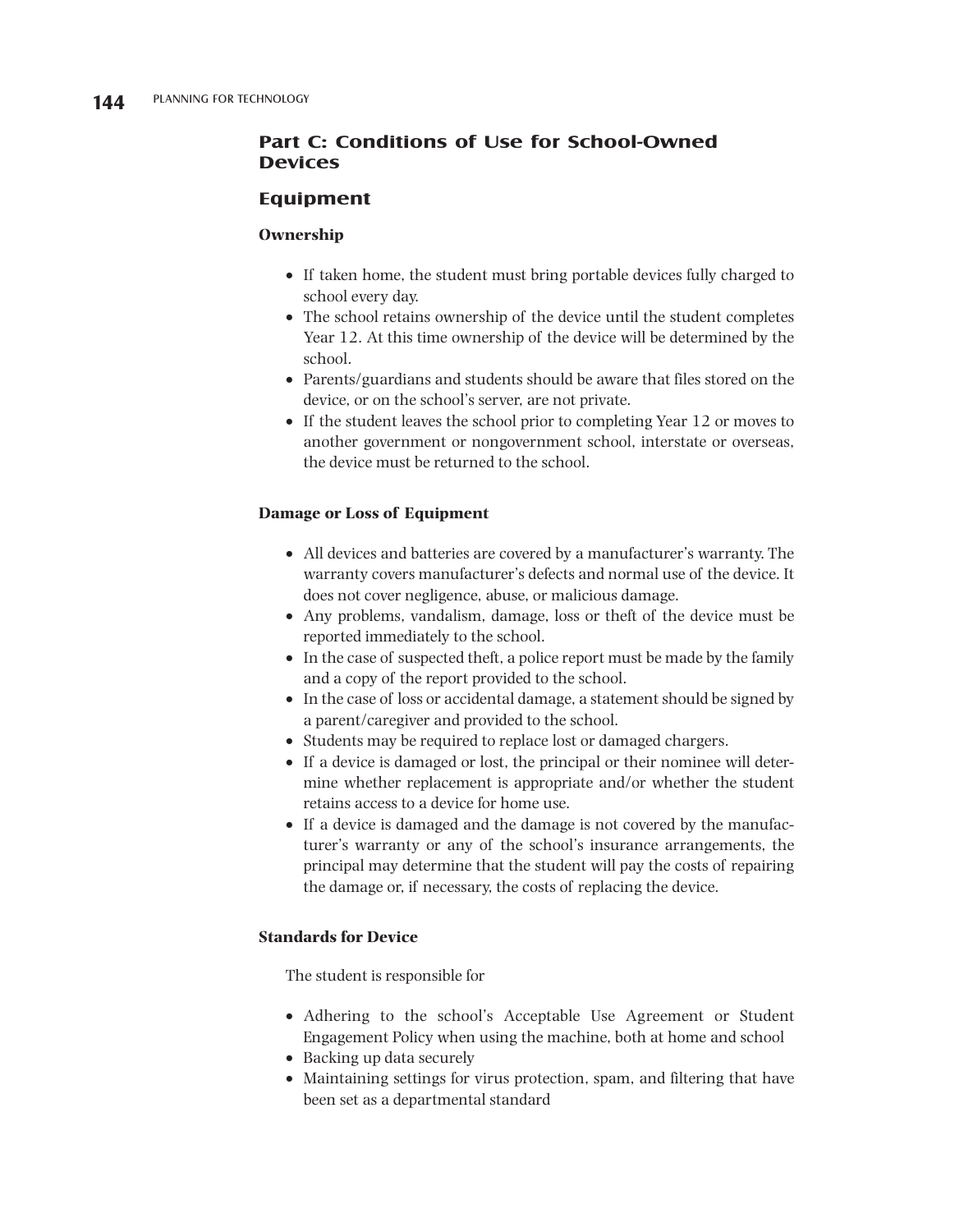#### **Part D: Student Commitment**

#### **Definition of Digital Technologies**

This Acceptable Use Agreement applies to digital technologies, social media tools, and learning environments established by our school or accessed using school-owned networks or systems, including (although are not limited to)

- • School-owned information and communications technology devices (e.g., desktops, laptops, printers, scanners)
- Mobile phones
- E-mail and instant messaging
- Internet, Intranet, and Ultranet
- Social networking sites (e.g., Facebook, SuperClubsPLUS)
- Video and photo sharing websites (e.g., Picasa, YouTube)
- Blogs
- Microblogs (e.g., Twitter)
- Forums, discussion boards, and groups (e.g., Google groups, Whirlpool)
- Wikis (e.g., Wikipedia)
- Vod and podcasts
- Video conferences and Web conferences.

This Acceptable Use Agreement applies when I am using any of the above digital technologies at school, at home, during school excursions, camps, and extracurricular activities.

I understand and agree to comply with the terms of acceptable use and expected standards of behavior set out within this agreement. I understand that there are actions and consequences established within the [INSERT SCHOOL NAME] Student Engagement Policy if I do not behave appropriately.

| Name of School Contact: |
|-------------------------|
|                         |
|                         |
|                         |
|                         |
|                         |
|                         |

 *State of Victoria 2012*

*Source:* Victoria Department of Education and Early Childhood Development (2013).

#### **Future Challenges**

An important part of 21st century learning and schools is recognizing that we are trying to develop a new culture as it relates to technology. This technology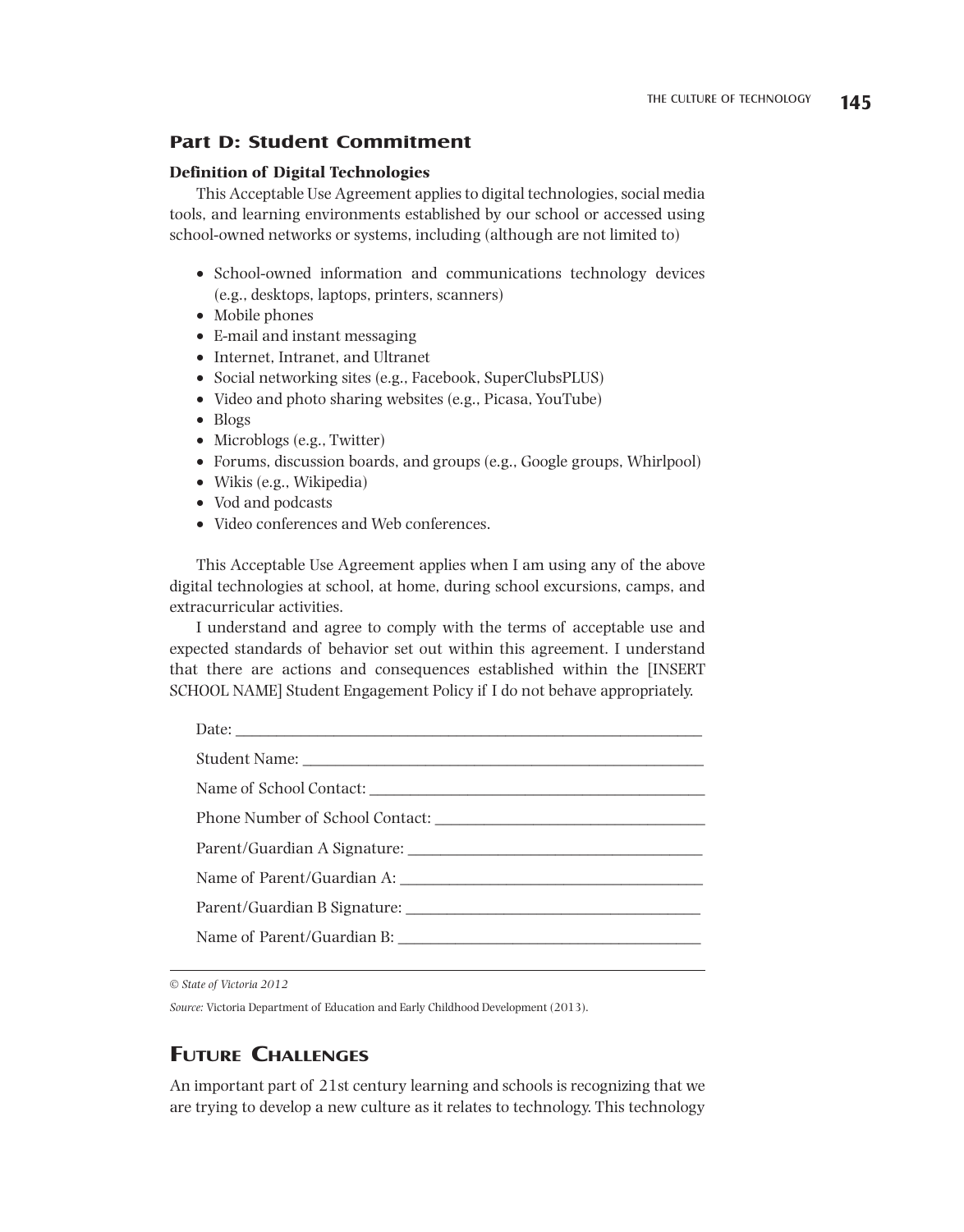culture happens through an articulate principle that creates it at the school level. This culture is about conceptualizing a new relationship between technology and school control. As the level of technology control shifts to a more free and open access to technology and information, a culture of digital citizenship will emerge. From here, digital citizenship requires that students learn to use technology and online activities in safe and responsible ways. As such, a culture of responsible use needs to be stipulated within technology school reform plans. The key concept here is that school administrators, technology coordinators, and curriculum leaders have to be careful that they don't just focus on the devices of technology plans. For 21st century schools and digital learning to be a success, the future challenge for educators is to blend the technology devices and infrastructures with an appropriately aligned technology culture.

#### **REFLECTIVE ACTIVITIES**

- 1. Describe how your school/district currently understands control as it relates to technology use.
- 2. Most educators have taken the time to write an educational/teaching philosophy statement. Write a technology philosophy statement. Readers may want to try the survey by Jason Ohler titled "Knowing your school's technology culture" (available at www.jasonohler.com/pdfs/anthro-tech-assess. pdf) to help you formulate your philosophy of technology as it relates to your school.
- 3. Assess your current Acceptable Use document. Is it meeting the current needs of your school and students based on your technology plan?
- 4. List three things you have done in the past 6 months to address cyberbullying in your school.
- 5. Look ahead and write down one new thing you can do in the next month to respond to a cybersafety issue with your students.
- 6. After reading this chapter, write down three things you are doing to help your students to become stronger digital citizens. Now describe two new things you would like to do in your school to help your students to be better digital citizens.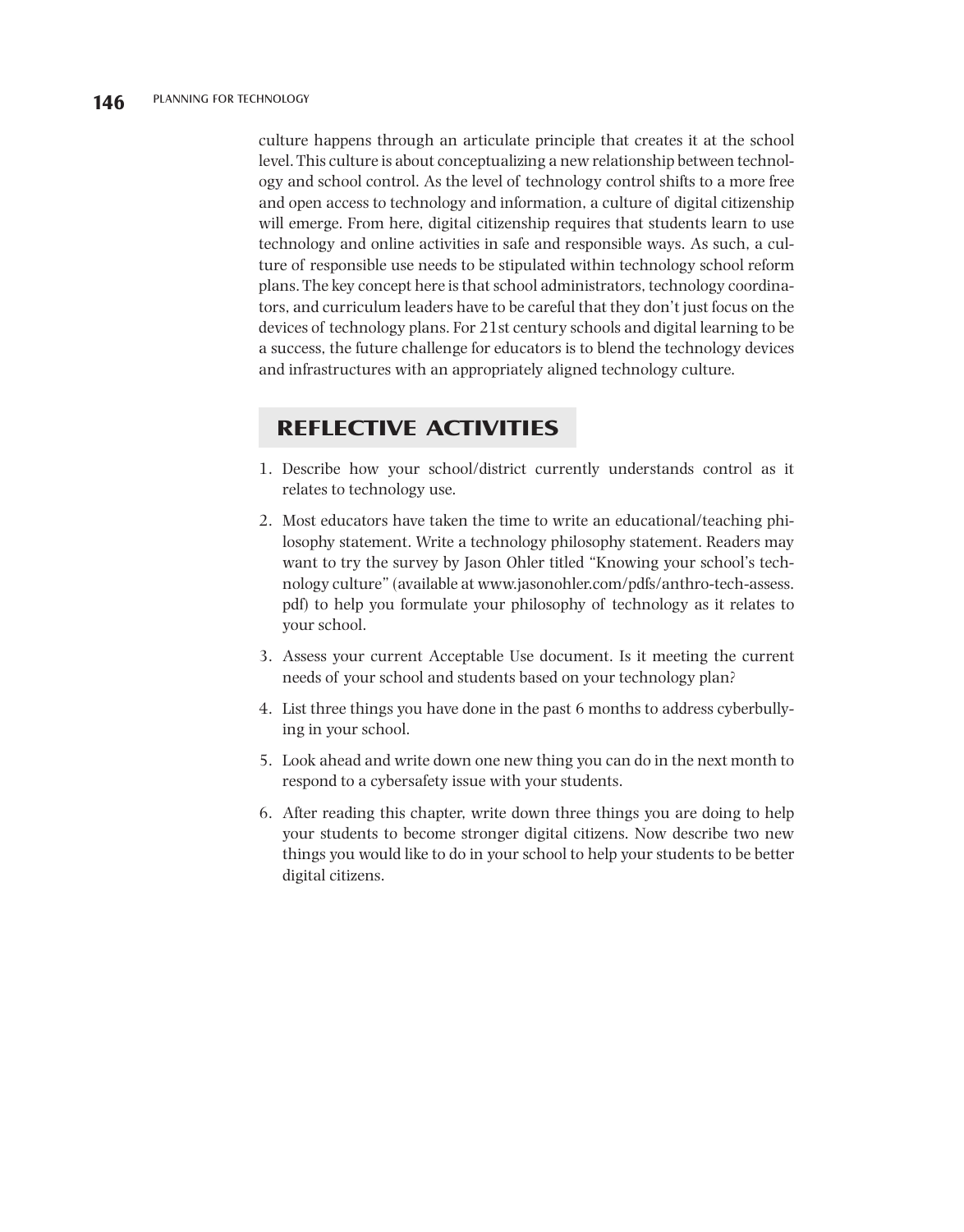### RESOURCE A **Resource A**

# Wireless Infrastructure (Calgary Board of Education) **Wireless Infrastructure (Calgary Board of Education)**

### **Guest Network Guest Network**

**Who Uses Their Wireless Network**  Allowing Schools to Control<br>Who Uses Their Wireless Network **Allowing Schools to Control** 

in order to enrich the learning environment we provide to Portal" system similar to those you see when you go to a<br>coffee shop or free access Wireless location. Portal" system similar to those you see when you go to a in order to enrich the learning environment we provide to senters, or private contractors may require Web access Web access has become fundamental to not only our<br>students and staff, but to visiting guests at the schools.<br>The CBE recognizes that guests such as parents, presenters, or private contractors may require Web access students and staff, but to visiting guests at the schools. our students. To this end, we have created a "Captive The CBE recognizes that guests such as parents, preour students. To this end, we have created a "Captive Web access has become fundamental to not only our coffee shop or free access Wireless location.

# Setting Up Guest Accounts: **Setting Up Guest Accounts:**

administrator will log into the wireless system from a<br>desktop computer, and will create a usemame and pass-<br>word for a guest user that requires access. desktop computer, and will create a username and pass-The school Principal will be responsible for delegating The school Principal will be responsible for delegating individuals to administer wireless guest accounts. An individuals to administer wireless guest accounts. An administrator will log into the wireless system from a word for a guest user that requires access.

# Using CBE Guest Accounts: **Using CBE Guest Accounts:**

- Once a guest account has been created, guests: Once a guest account has been created, guests: need to enable their wireless cards, 1. need to enable their wireless cards,
	- connect to the "CBE GuestNet" network. 2. connect to the "CBE GuestNet" network. 3. will have to open a web browser,
		- will have to open a web browser,<br>browse to any website they wish. 4. browse to any website they wish.  $\overline{4}$
- 5. will be presented with a login page. will be presented with a login page.
- will log in using their guest account information as 6. will log in using their guest account information as set up by the school's assigned Administrator. set up by the school's assigned Administrator.  $\begin{array}{cc} 0.6 & \frac{1}{2} \end{array}$

# How Long and Where Do They Work? **How Long and Where Do They Work?**

Guest accounts can be valid from a minute to five days,<br>and can only be used at the school which created the<br>account. Accounts will automatically be disabled and Guest accounts can be valid from a minute to five days, and can only be used at the school which created the account. Accounts will automatically be disabled and removed from the system. removed from the system.

It is important to note that this guest accounts have less<br>network access than the CBE Owned Devices network,<br>and as such students/staff are discouraged from using It is important to note that this guest accounts have less network access than the CBE Owned Devices network, and as such students/staff are discouraged from using this network for their web surfing requirements. this network for their web surfing requirements.

### Network Overview **Network Overview**

Three Networks **Three Networks** 

The CBE is deploying three networks The CBE is deploying three networks

- one for CBE Owned Equipment, • one for CBE Owned Equipment,
	- one for CBE Learners<br>one for CBE Guests. • one for CBE Learners • one for CBE Guests.

Each of these networks has different features and services. Each of these networks has different features and services. Some of these features are detailed in the chart below: Some of these features are detailed in the chart below:

| <b>CBE GuestNet</b>                | Limited            | filtering only<br>School level           | $\frac{1}{2}$        | Captive portal<br>credentials<br>created by<br>school<br>using | the account is<br>school where<br>Only at the<br>created | Guest devices<br>only                |
|------------------------------------|--------------------|------------------------------------------|----------------------|----------------------------------------------------------------|----------------------------------------------------------|--------------------------------------|
| CBE LAWN                           | Limited            | filtering only<br>School level           | $\frac{1}{2}$        | Captive Portal<br>credentials<br>using CBE<br>login            | Every CBE<br>School                                      | Devices only<br>Staff and<br>Student |
| <b>CBE Owned</b><br><b>Devices</b> | Standard           | Teacher level<br>filtering<br>$School +$ | YES                  | Automatic                                                      | Every CBE<br>School                                      | wireless<br>devices<br>All CBE       |
|                                    | Internet<br>Access | <b>Filtering Level</b><br>Content        | School LAN<br>access | Login Method                                                   | Locations<br>Usable                                      | Equipment                            |

### **What if I need help?**  What if I need help?

your new Wireless infrastructure, please contact the HELP lems with your new equipment, please contact the HELP<br>DESK or have your School Tech raise a HEAT ticket that<br>outlines the problem you are experiencing. We are commitoutlines the problem you are experiencing. We are commityour new Wireless infrastructure, please contact the HELP If you have questions or require further information about If you have questions or require further information about DESK or have your School Tech raise a HEAT ticket that DESK. If you experience technical or performance prob-DESK. If you experience technical or performance problems with your new equipment, please contact the HELP ted to resoling your issues promptly. ted to resoling your issues promptly.



#### **Using CBE**  Using CBE **Wireless**  Wireless **School**